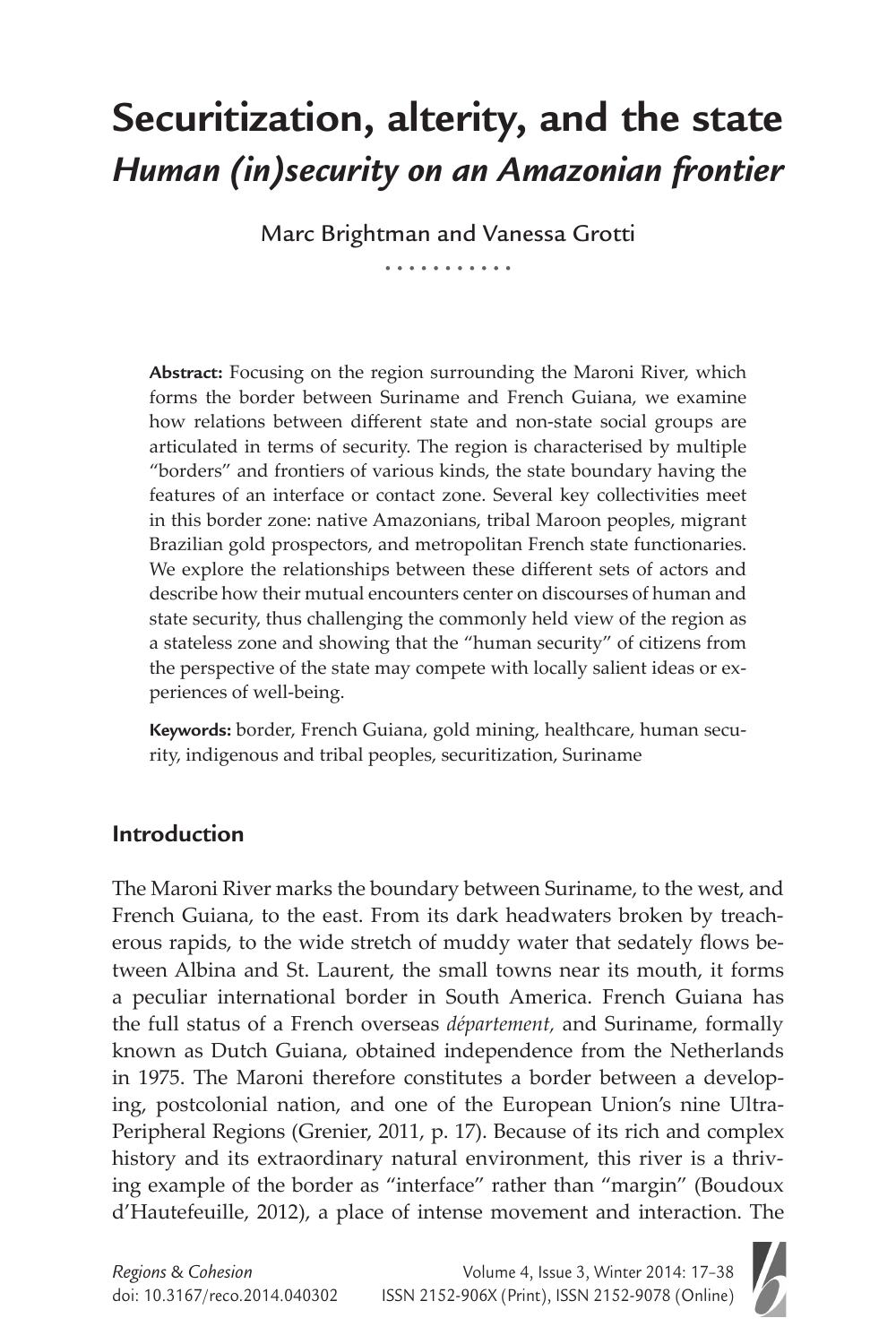river itself constitutes the main vector of movement *along* the border, even more than across it. Most importantly, as a social space, it is a "contact zone," fragmented with multiple environmental, social, and ontological borders, visible and invisible, where distinct collectivities "meet, clash, and grapple with each other, often in contexts of highly asymmetrical relations of power" (Pratt 1991, p. 34).<sup>1</sup> It is useful to analyze these relations in terms of security, and specifcally human security, because it helps to achieve critical clarity on central anthropological issues of social cohesion, agency, and power (Eriksen, 2010). In our analysis we will consider the efects of "security discourses" (Pedersen and Holbraad, 2013, p. 9), which sometimes have a tangential relationship to the agency of the state. These are discourses that appeal to uncertainty about the future and refer to threats, dangers, or fears (Pedersen and Holbraad, 2013, p. 2). They may enlist or implicitly refer to the idea of security familiar from international relations, but we are primarily interested in their local expressions, modalities, and efects. Our purpose is to study how encounters between radically diferent others are represented in terms of security: without necessarily sustaining an anthropological concept of security, we explore anthropologically the effects of discourses and ideas of security as used by different social actors.<sup>2</sup>

# **State and securitization in a contact zone**

Despite the river's role as a regional hub of economic and cultural activity, and despite its arguably strategic position as a gateway to France and Europe, the state appears to be strangely absent on either side: border controls are minimal and ignored by most local inhabitants as well as migrants who travel from neighboring countries (Brazil, Guyana) and Caribbean islands, such as Saint Lucia and Haiti. The relative lack of state infrastructure in the Maroni basin has led some authors to describe it as a "government void," where historical conficts have paradoxically generated the relatively "peaceful" cohabitation of distinct ethnic and national communities (Kruit & Hoogbergen, 2005, p. 199). We will argue, however, that behind this superficial absence, the state manifests itself through forms of coercion and political institutional control, frst and foremost in discourses and practices of securitization that focus on specifc collectivities, including the region's native tribal and indigenous inhabitants as well as the Brazilian migrants mostly involved in gold extraction. The French state in particular asserts its presence through the provision of healthcare and military operations. The Creole population being unable to furnish enough qualifed personnel, the state is to a large extent represented by Metropolitan French employees who work for the most part on short-term contracts as civil servants in all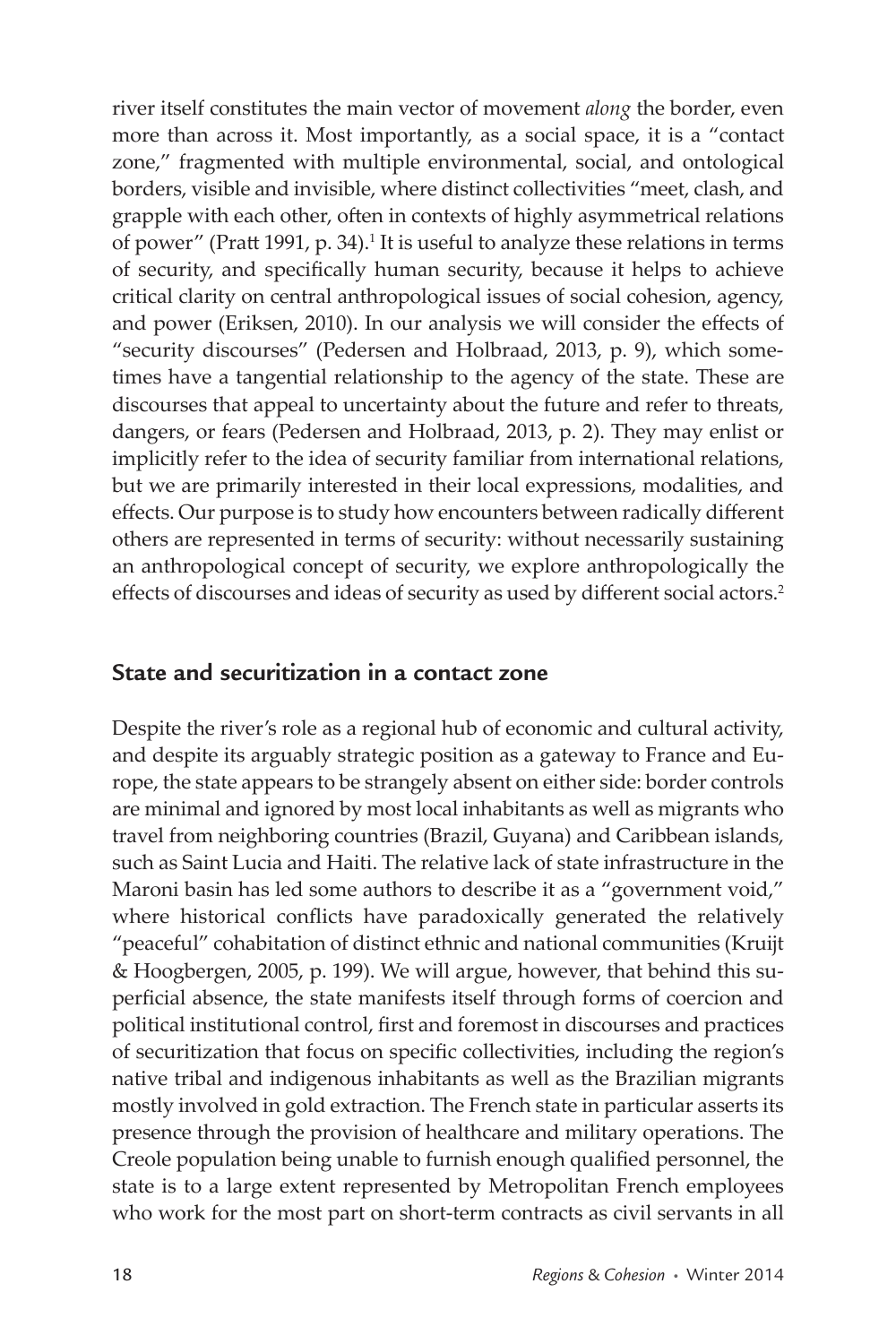sectors of the administration, notably as healthcare providers. We argue that these non-native collectivities share a detachment from the region and a temporality based on the short-term and the projection of a personal and social future away from the Maroni. This processual detachment leads to the construction of a discourse of securitization that alienates local inhabitants and promotes a state of insecurity, especially at the human level.

The detachment and impermanence of non-native collectivities in the region can be dated back to the early days of European New World exploration (Harris, 1928; Hemming, 1995; Hulme & Whitehead, 1992). British, French, and Dutch colonizers remained ensconced along the Guianese coast where they traded with the Amerindian inhabitants and later, in Dutch Guiana, established plantations with slave labor in the seventeenth century (Price, 2011; Williamson, 1923). Fugitive African slaves from the sugar plantations found refuge in the forests of the Maroni region alongside the Central Carib and Arawak populations (Price, 2011, p. 10). Here, too, the few who escaped the notorious French penal colony at St. Laurent sought the safety of the forest. Over the centuries, relations between the new Maroon societies and the colonial powers unfolded through a series of wars and treaties, $3$  while Amerindians nurtured reciprocal ties with their tribal and European neighbors, based on cycles of warfare and alliances, which are far from forgoten. In peacetime, the Maroni river and its tributaries have always been the main thoroughfare, in the absence of roads, and the Maroons, especially the Aluku and Saramaka, have continued to dominate river transportation through their superior skill at passing the numerous dangerous rapids, which can be fatal to less expert pilots (Jolivet, 2007, p. 94). With this rich history of colonial and interethnic wars, the Maroni remains more than a state boundary: in relation to the state, it is a peculiar liminal zone populated by independent collectivities that have challenged colonial and postcolonial authorities.

This zone is characterized by a proliferation of borders. The frst of these are what might be termed "ethnic" borders: those between local, non-state collectivities such as cultural, linguistic, and territorial groups. The history of the relationship between Amerindians and Maroons has included periods of peace and war, sometimes involving alliances with Europeans, starting with the Kali'na's role in Dutch expeditions to capture runaway slaves. Their most recent territorial confict ended in the late nineteenth century with a peace treaty, sealed by the mutual consumption of the blood of the chiefs of the warring parties, which established precise territorial limits.<sup>4</sup> These are generally respected, although they remain invisible to outsiders, and they are protected with life-threatening curses, which may be interpreted as placeholders for an implicit threat of violence. The most recent fghting between Maroons and Amerindians took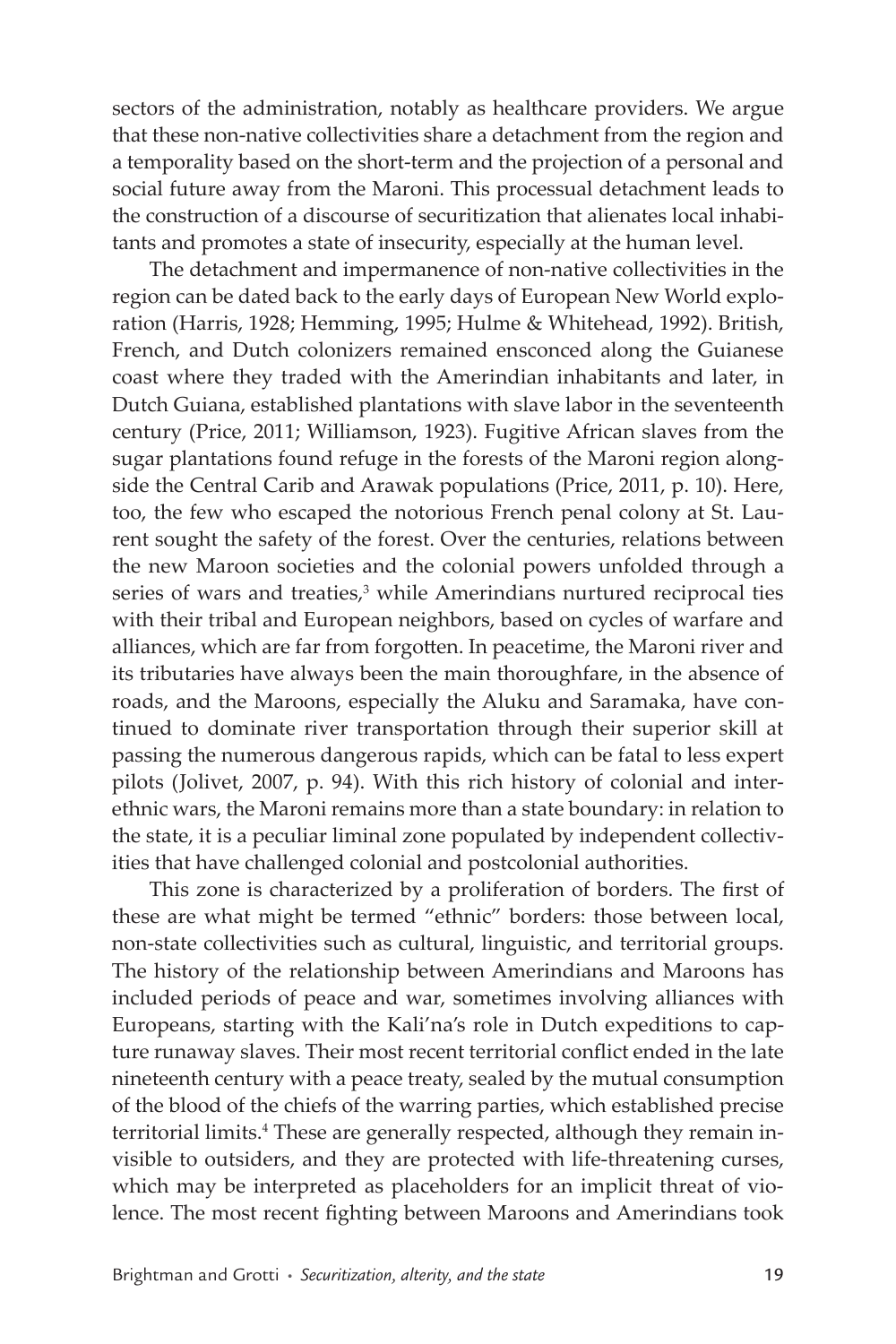place through their involvement on opposite sides in the Surinamese civil war in the 1980s (Dupuy, 2008, p. 190–195; Jolivet, 2005, p. 105). However, relations between these two collectivities are rapidly worsening due to the environmental and social pressures brought by the current gold rush on their ancestral land.

This gold rush has created an environmental frontier, another kind of border now pervading the Maroni basin. Since the early 1990s, thousands of Brazilian migrants, mostly from the northern states of Pará and Maranhão, have entered Suriname and French Guiana to work alongside smaller numbers of Maroons and Amerindians, cuting forest and scouring creeks and river beds for gold (Simonian & Da Silva Ferreira, 2006; Theie, 2006; Theie & Bal, 2010). This frontier, we suggest, exists for certain social groups and not for others: life in the forest is perceived by Europeans and Brazilians as an antagonistic struggle against the forces of nature, manifested through illness such as malaria and through other natural dangers such as snakebites, but for the native Amerindians and Maroons, the sharp distinction between nature and culture, taken for granted by Euro-American cosmologies, has litle meaning (Descola, 2005). For them, something that might be termed an ontological border plays a more important role in daily life. The categories, expectations and norms that are taken for granted by one set of actors are not necessarily shared by others, and while this may be a feature common to other cosmopolitan setings or contact zones, it is particularly acute in a region in which quite radically diferent social groups live alongside each other, and where it is accompanied by some stark power diferentials. On the Maroni, Amerindians and Maroons come to encounter the Metropolitan French who run the state-provided services on the French bank of the river. These last, including teachers, nurses, and state functionaries such as customs officials and even *gendarmes*, tend to work for one-off tours of duty, lasting three months, for which they are paid often several times the usual rate to compensate for what is perceived to be the parochial nature of their posting. It is in these encounters that, we argue, socialities of securitization are produced—that is to say, sets of social relations that are based on, and experienced in terms of, the friction (Tsing, 2005) between diferent parties' perceptions of security; socialities that are thus based on "working misunderstandings" or equivocal compatibilities (Piña Cabral, 1999; Sahlins, 1979).

## **War, slavery, and human (in)security on the Maroni**

The Maroni basin has been marked by concerns for human security since at least the late seventeenth century. The frst Maroons were from the frst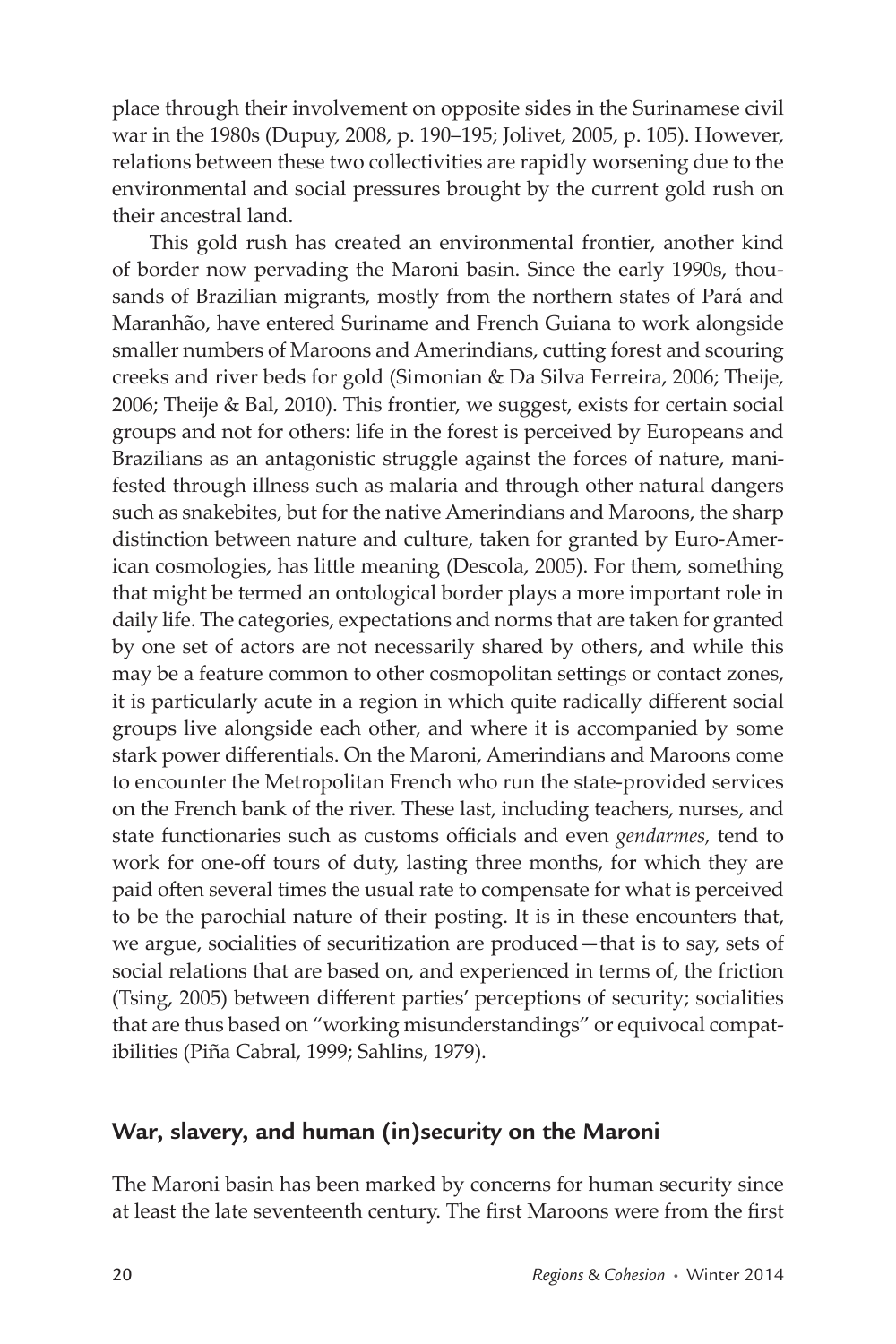generation of slaves to be brought from Sub-Saharan Africa, and so had themselves been victims of forced migration (Price, 2011). Their escape from the brutal certitudes of slavery was a fight into the unknown, but the forest provided security from oppression and secure possession of their persons (to evoke Locke).

Indeed, at frst sight, the freedom of the Maroons may be taken to exemplify the free individual at the heart of liberal theory, from which the concept of human security emerges (Eriksen, 2010; Pedersen and Holbraad, 2013). However, the societies they formed are far from individualistic, and Maroon people distinguish themselves from the *bakaa,* a category that broadly refers to "white people, and those who share their individualized way of life," that is, the other principally urban ethnicities of the region, such as Creoles, "Hindustanis," "Javanese," etc. (Jolivet, 2008, p. 93). One Ndjuka leader told us that he dislikes the term Maroon and prefers "Africans"—emphasizing even further his people's diference from the descendants of freed slaves known as Creoles.<sup>5</sup> In this vein, the Maroni appears from a Maroon perspective as a place of refuge from state violence; contrary to Hobbes, the state, whose apparatus is dominated by *bakaa,* appears to pose a threat to human security and, indeed the collective security of Maroon clans (*lo*) and tribes, these themselves being the prime guarantors of the security of individual persons.

This view is underlined by the more recent history of the civil war of the 1980s in Suriname. Afer the rise to power of Desi Bouterse in 1982 following the 1980 military coup, relations with the interior "temporarily improved" as welfare provisions were ameliorated and development policies for the interior were seriously discussed (Kruit & Hoogbergen, 2005, p. 203). Administrative obstacles to Maroon participation in public life were removed, and one Ndjuka from the bauxite mining region of Cotica, Ronnie Brunswik, quickly rose through the ranks of the army to become a member of Bouterse's private security guard. From 1984, a personal confict between the two men spiraled into an armed confrontation between Bouterse's army and Brunswik's own militia, the Jungle Commando (Jolivet, 2007, p. 95, 2008, pp. 92–93), which opposed Creoles and Maroons in a civil war that lasted until 1992. Brunswik led guerrilla atacks against the state, taking efective control of eastern Suriname and raising funds through drug trafficking. Bouterse retaliated with "counterinsurgency operations": "Villages and setlements were plundered, burned down and flattened with bulldozers" (Kruijt & Hoogbergen, 2005, p. 203), and the army bombed the island of Langatabbetje. As the fghting escalated, nearly 10,000 people (c. 8,500 Maroons and 1,500 Amerindians) fed to French Guiana. France registered them in 1991, giving them identity cards to allow them to circulate freely within a restricted part of the *dépar-*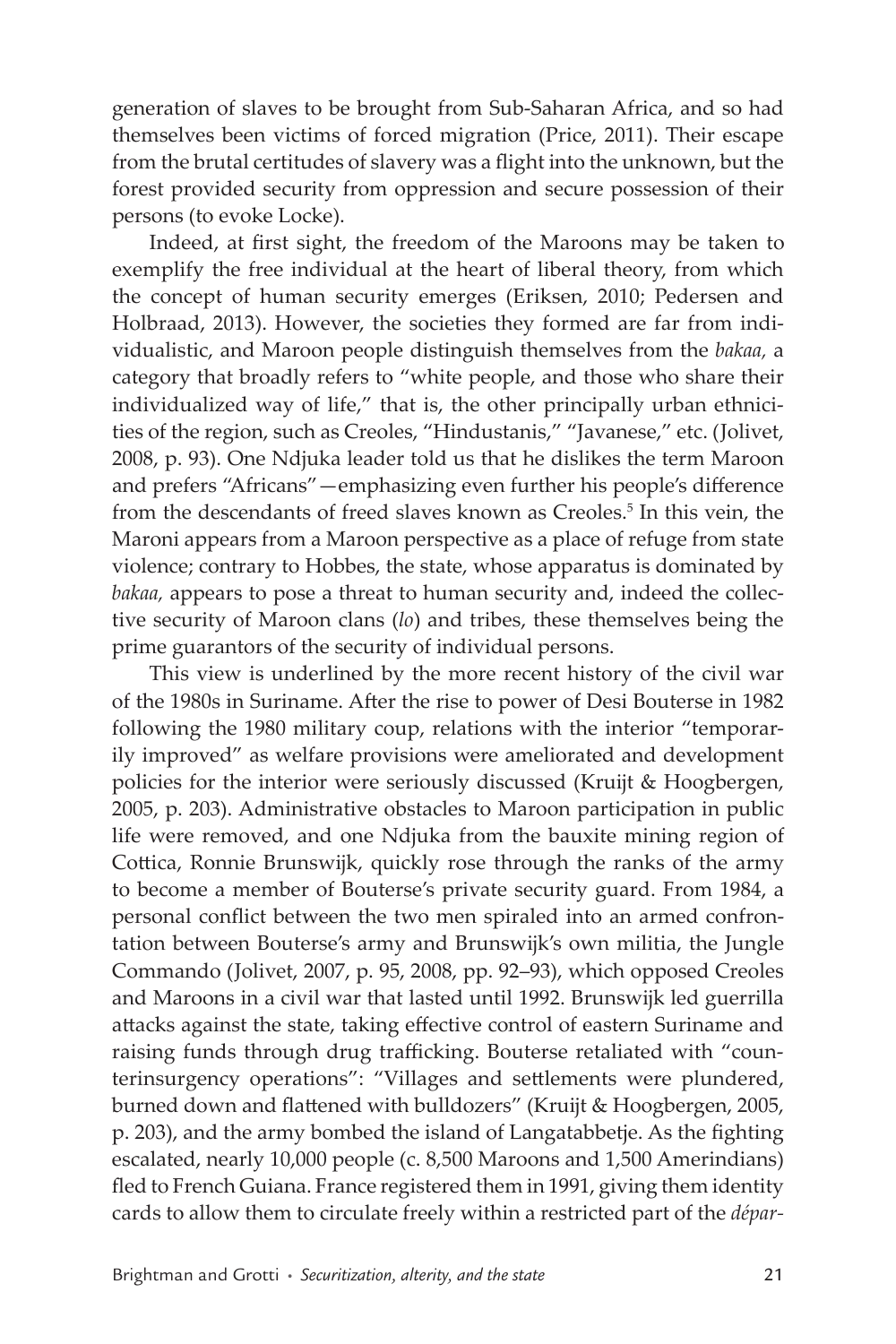*tement* (Kruit & Hoogbergen, 2005, p. 203), but without granting them the status of refugees (French 1991). They were allowed to stay in makeshif camps, where the St. Laurent population perceived them as a nuisance, and at the end of the war the French military destroyed the camps, despite the continuing state of insecurity in many of the refugees' home villages in Suriname. Indeed, for this reason, many Ndjuka and Saramaka refugees refused the funds offered by the French state to encourage their return home (Jolivet, 2007, p. 95). Today, eastern Suriname is relatively peaceful, but a large number of Surinamese Maroons have remained in French Guiana, only some of whom have been granted French citizenship. The Surinamese state never resumed the initiatives for integration and development that were emerging in the early 1980s, although there have been sporadic interventions, as we shall see. The principal motor of development and change has instead been the informal economy, most notably that surrounding the gold rush that took root even as the civil war was drawing to a close at the beginning of the 1990s.

# **Gold and insecure sociality**

Under economic pressure at home, thousands of poor migrants from northern Brazil focked to Suriname from the 1990s onward to claim part of the riches that lay hidden under the forest and waterways of the Maroni region. These gold miners, known as *garimpeiros* ("prospectors" in Portuguese), choose to yield the benefits of what Eriksen calls "insecure sociality": their lives are dominated by hazards, risks to safety, and they have few sources of "security" of any kind: in the absence of physical security they have litle access to healthcare, and their material security fuctuates radically from wealth to penury (2010, p. 11). The perpetual threat of violence is such that they must rely on litle more than the weapons they carry for the security of their person (Kruijt & Hoogbergen, 2005), for they do not benefit from the strong group solidarity that characterizes the kinship-based societies of the Maroons and Amerindians (Theije  $\&$ Bal, 2010). Yet, the *garimpeiros* may experience this short-term insecurity in their everyday lives as a form of freedom of agency, and as the price to pay for an imagined future time of fnancial security, when they will have the gold, or the money, to set up their own small businesses at home in Brazil; indeed some *garimpeiros* send money home to their families for this purpose (Theije & Bal, 2010). As Pedersen and Holbraad have argued (2013), security has a particular relationship with time, and any idea of security is based upon imagined future scenarios. (In)security thus depends upon historically, socially, and culturally defned temporalities.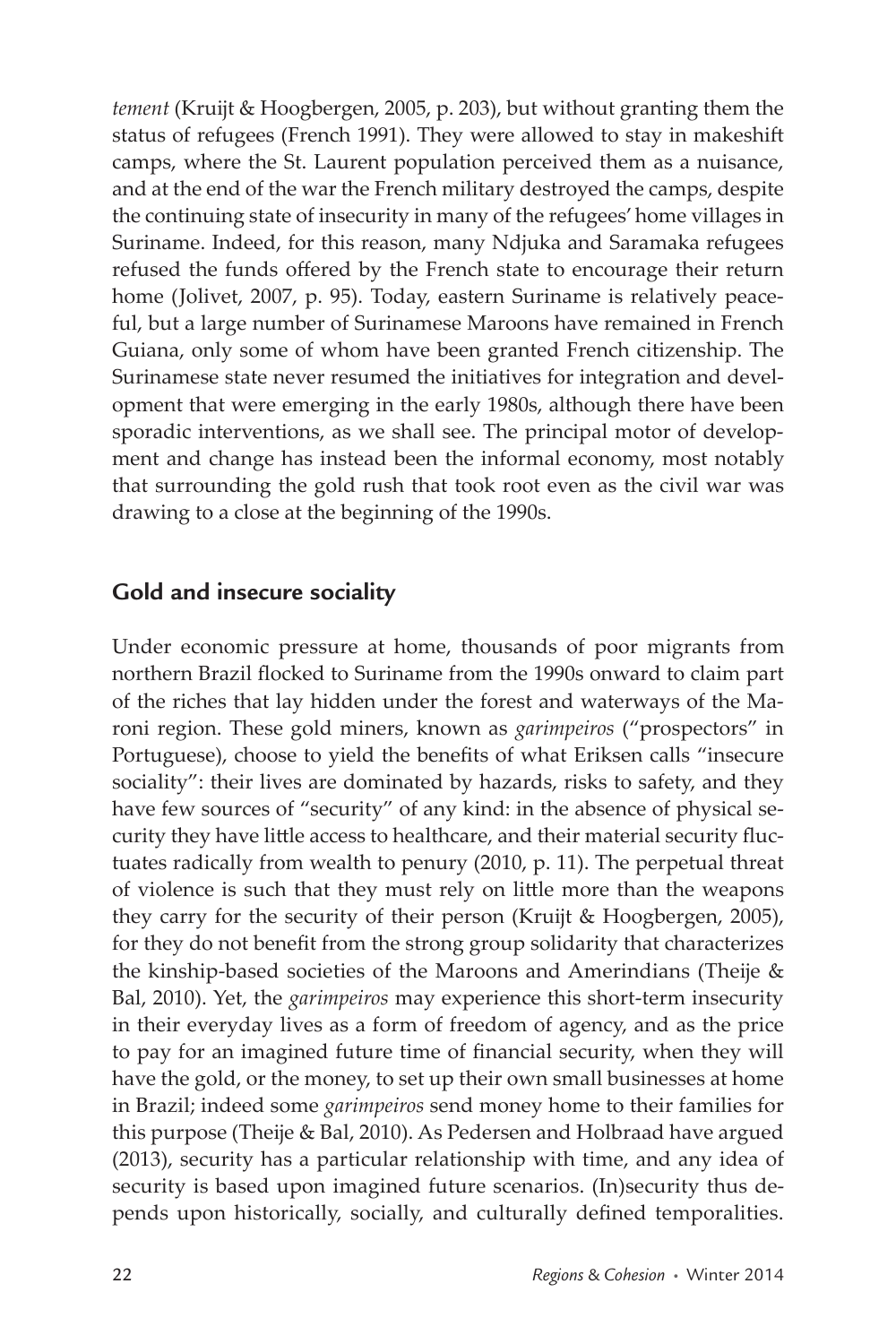In this case, (in)security is also divided between places, as the risks that *garimpeiros* live with in the present on the Maroni are the price to pay for a stable family home in Brazil as well as a secure future for themselves when they return.

It is not only Brazilians who mine for gold. Many Maroons and Amerindians are also involved in a number of ways, and during our own feld research among the Trio of the upper Tapanahoni, a major tributary of the Maroni, and among the Wayana of the Litani (the headwaters of the Maroni itself), we met several men who had worked as miners. These young men exposed themselves to the considerable dangers of this work, despite having opportunities that their Brazilian counterparts lacked. They already had the possibility of cuting swidden felds and building houses in their home villages or those of their wives, and some of them had indeed returned for the end of the dry season to cut and burn new swiddens and enjoy the seasonal dancing and feasting. Seeking gold merely gave them the chance to gain additional cash wealth, which they used to purchase small luxuries such as jewelry and electrical goods. Most of their earnings, however, were spent on transportation – in the absence of roads, travel to Amerindian villages is expensive, whether by air or by river, because of the fuel required. These men were as proud of their ability to speak Portuguese and of the words, including Portuguese nicknames, that they had tatooed on their bodies in the gold mining centers, as they were of any gold they had found or money they had made. When they returned to their villages for annual festivities they did so with the swagger of mythical heroes who had traveled to distant lands to fight monsters. Among the Trio and Wayana, as among other Amerindian peoples of lowland South America, personhood and indeed social identity and cohesion are paradoxically dependent on an engagement with alterity, which involves its consumption and appropriation into native symbolic structures. Older Trio and Wayana men who have worked as gold miners in the past rarely live differently from their contemporaries, but their scars, tattoos, and stories stand as evidence of their past exploits. Eriksen compares the sociality of insecurity with Ibsen's Peer Gynt, whose adventures brought him intermitent wealth and experience, but whose personality was like an onion: peeling away the layers of experience, he found no core (2010, p. 9). But Amerindian personhood, if it is constructed through youthful and heroic encounters with alterity, later solidifes into something more substantial through the daily round of commensality, compounding afective and consanguineal ties of kinship (Groti, 2013, pp. 24–25).

However, if kinship and the routines of subsistence and daily and seasonal ritual provide a source of human security, these things are threatened even in remote villages by the encroaching presence of gold mining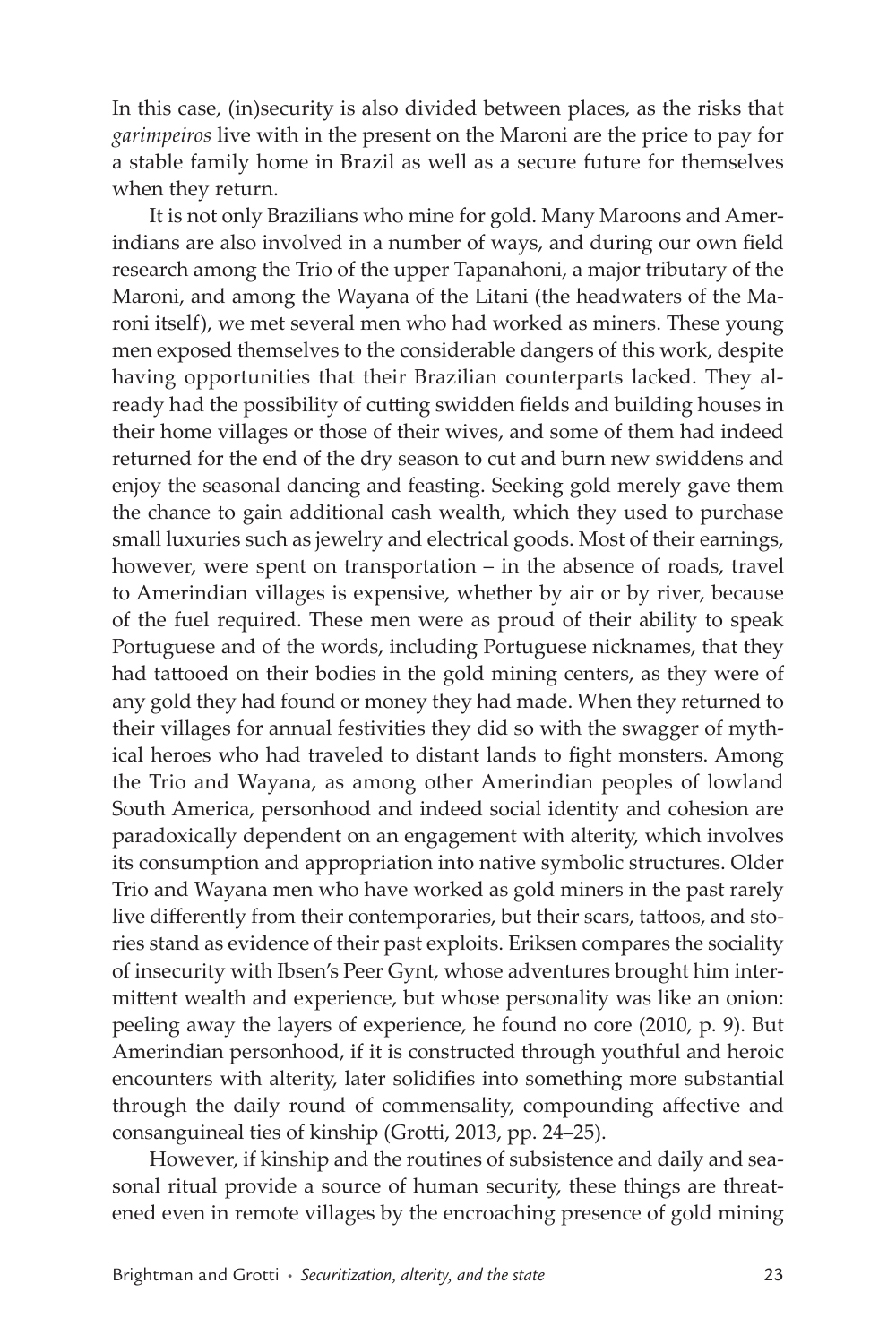and the insecure sociality that surrounds it. Individualistic violence is intensifed by cocaine and other drugs. Prostitution, although mostly involving the Brazilian women who are far less numerous than their male counterparts (Antonius-Smits, Altenberg, Binrleson, & Tait-Codrington, 1999; Kruit & Hoogbergen, 2005, p. 206), also sometimes involves Amerindian women, leading to fears of sexually transmitted diseases.<sup>6</sup> Environmental pollution is an increasing threat, especially through mercury poisoning: mercury becomes especially concentrated in the large carnivorous fsh that the Wayana favor in their diet, and has potentially serious consequences for unborn children (Charlet & Boudou, 2005, p. 73).

#### **Risk and securitization in healthcare encounters**

According to the United Nations Trust Fund for Human Security, human health is one of the key domains from which the multi-dimensional analysis provided by a human security approach can beneft. From the organization's perspective, this means that addressing the environmental, economic, and social components of ill-health contributes to human security; the examples of obstacles to achieving good health come under generic goals, such as the improvement of health-care systems, the education of the public, or the development of local-level health insurance schemes that reach the most vulnerable people (UNOCHA, n.d.). In this light, the Maroni basin represents a challenge in itself to such consensual objectives: this border area is located at the interface between two national healthcare systems that do not have a poor health record in general terms; indeed, Suriname's healthcare compares reasonably favorably to other South American countries, and France has one of the best healthcare systems and health indicators in the world (PAHO/WHO 2012). Moreover, in French Guiana, since 2000, when a Universal Health Insurance (*Couverture Médicale Universelle*) was introduced, non-nationals, whether legally present on the territory or not (known as *sans-papiers*) can claim access to medical care and have their medical expenses reimbursed (Carde, 2012, p. 3).

France was nevertheless reprimanded recently by a UN human rights body about a "discriminatory political discourse" associated with "the increasing difficulties faced by certain inhabitants of [French] overseas territories in accessing health care without discrimination" (UNHCHR, 2010; Jolivet, Lebas, & Chauvin, 2010, p. 1827). In a context of apparent general prosperity, healthcare provision in the Maroni basin (like the rest of French Guiana) is underperforming. Most services are concentrated in the hospital of St. Laurent, and the Maroon and Amerindian populations (not to mention *garimpeiros*) do not therefore have easy access to them. This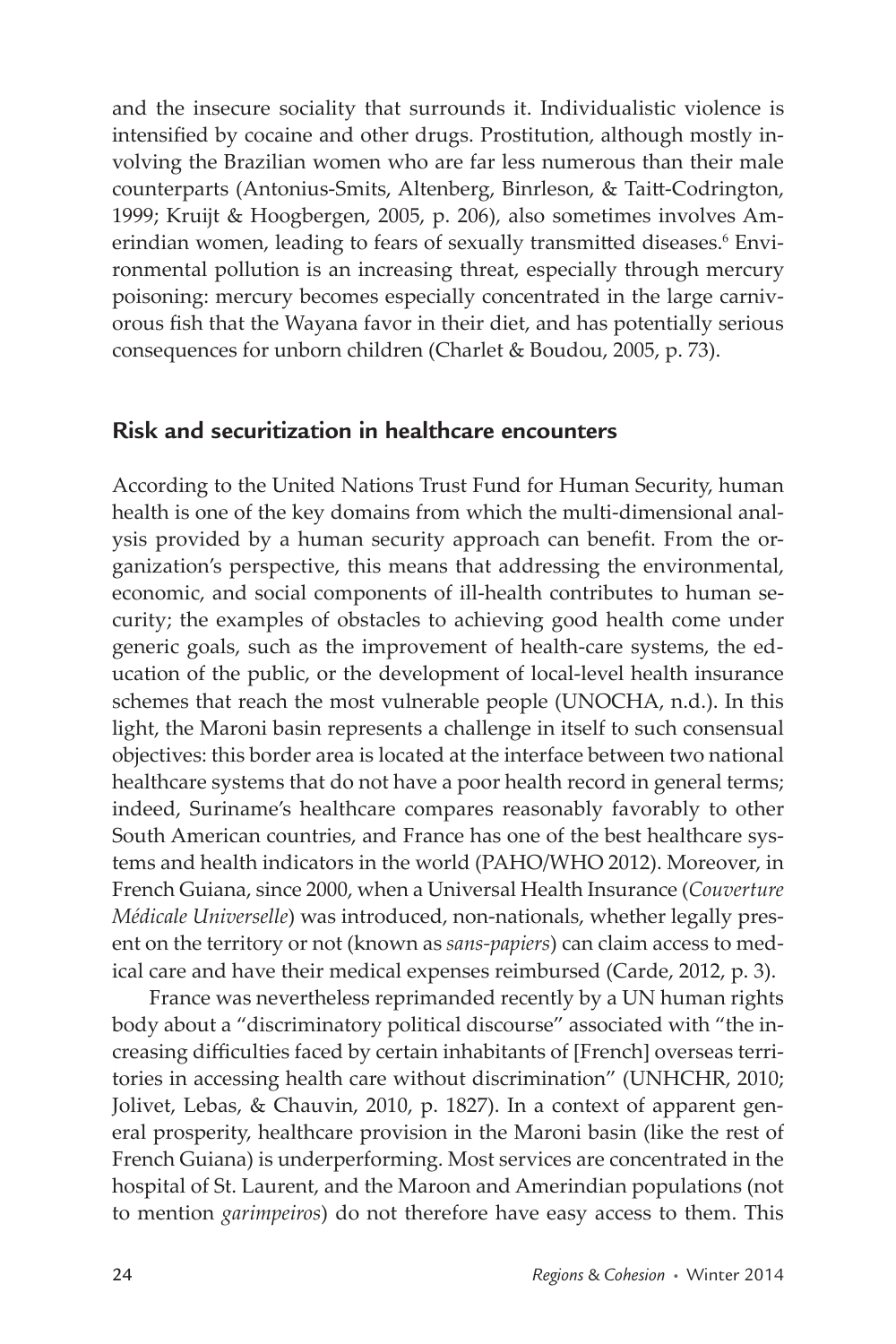is not only due to the legacy of the civil war that has left the Surinamese bank with litle infrastructure, but also because of human and structural problems on the French side of the river (Jolivet et al., 2011; Weisberg, 2013).

Access to healthcare is also subject to bureaucratic obstacles, and attempts to address these have created further problems. The introduction of a universal healthcare plan has made healthcare providers living in French Guiana (who are either Creoles or Metropolitan French) feel responsible for controlling what they perceive to be an increasing infux of undocumented healthcare and welfare claimants. Local tribal and indigenous patients who live on either side of the Maroni often lack identity papers and entitlements to French social security, and this applies to more recent migrants to the region such as Surinamese or Brazilian nationals. As Carde suggests, healthcare professionals start to become discretionary regulators of immigration in their daily encounters with undocumented claimants (2012, p. 5).

The Maroni basin, with its history of confict and migrations, has become a place where medical encounters are marked by the tension between caring and controlling. It can be argued that delivering health on this frontier zone becomes less about promoting individual human security than atempting to securitize a social space perceived as being in constant fux, and which the healthcare practitioners struggle to understand and identify with (Carde, 2010, 2012). Although previous studies have demonstrated that migration in the region is not driven by health-related motivations but rather by economic ones (Jolivet et al., 2011), healthcare professionals in French Guiana clearly seem to perceive the patients they deal with as radical others whose behavior is unpredictable and irrational: they consequently do not trust them to take their medicine or report changes in their condition. Their encounters, in theory marked by the sole concern of human security, tend in fact to be characterized by a lack of mutual understanding, which leads to an overuse of languages of securitization among the biomedical healthcare personnel. This takes place most notably in the feld of maternal health: indigenous and tribal expectant mothers are pressurized to come to the hospital, often months before they are due to give birth, through deliberately emotive warnings that staying in their villages puts them and their babies at risk. As one healthcare practitioner in St. Laurent told us, antenatal care visits are just about one thing: scaring the woman patient so much about the potential risks to her child and the possibility of death that she feels compelled to travel all the way to the hospital to give birth. Many women, faced with the prospect of being separated from their families, often for many weeks, choose not to travel to the hospital, or wait until the last moment, when it may be too late.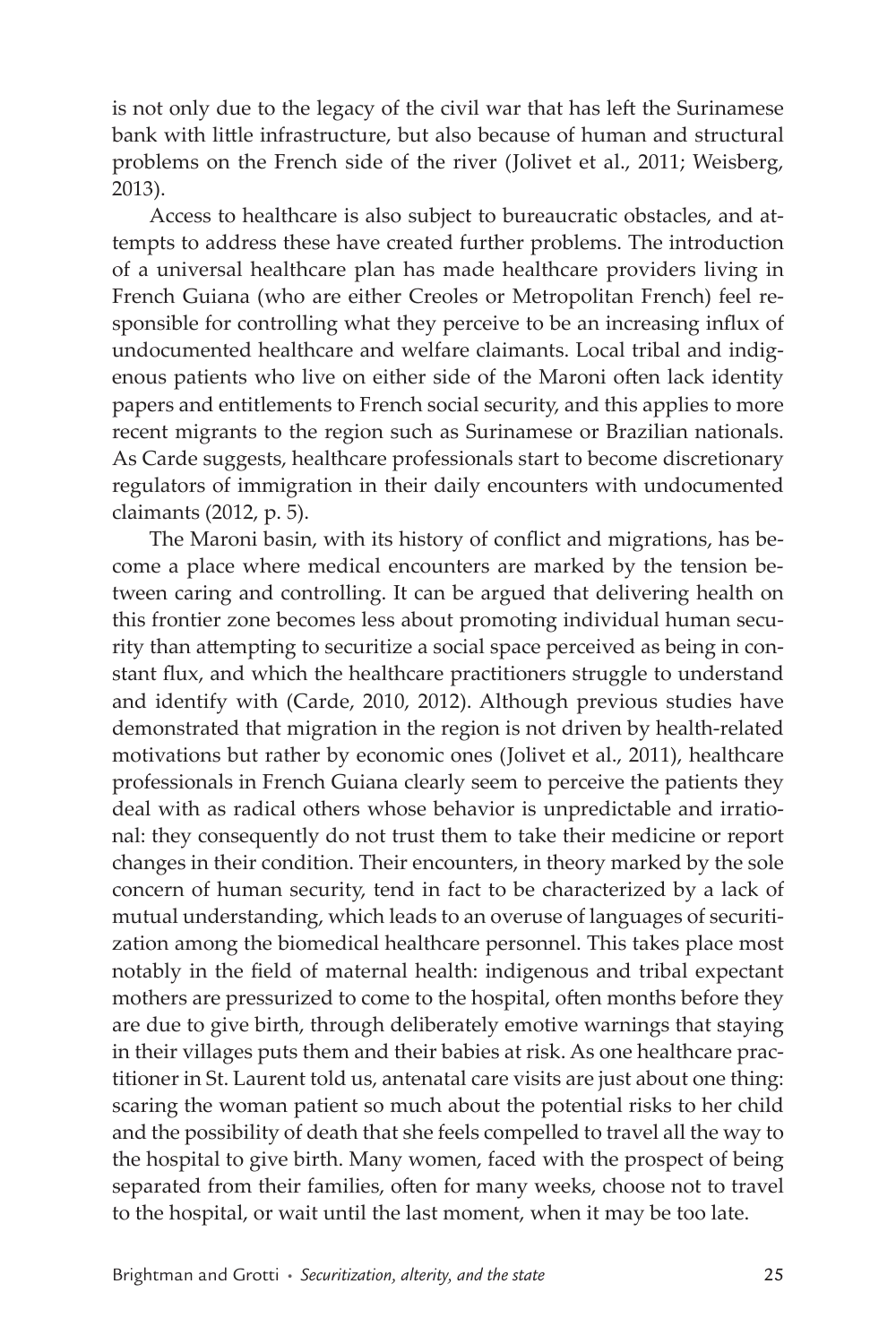In French Guiana, as in the rest of France, there are no traditional birth atendants, no non-governmental clinics or dispensaries, no locally trained midwives or physicians. There are only private-practice and state-employed midwives and physicians, all trained in Metropolitan France (Weisberg, 2013, 26). All births are hospital-based, and in the case of the populations of the Maroni, are expected to take place either at the maternity ward of the Centre Hospitalier de l'Ouest Guyanais in St. Laurent du Maroni (lower Maroni inhabitants), or in the maternity ward of the Centre Hospitalier Andrée Rosemon in Cayenne (upper Maroni inhabitants). There are also two smaller privately-run maternity wards in Cayenne and Kourou. Since 2006, the regional health authorities have made it explicitly forbidden for women to give birth informally in the health centers (Centre de Santé) on the French bank on the Maroni river, especially in the largest post on the river located in Maripasoula. On the Surinamese bank, although women patients residing in the interior can give birth in the health posts of the Medical Mission Suriname or indeed at home, there has been a drop in recorded births in the past 10 years.

The French hospital in St. Laurent, which has one of the two free, statefunded maternity wards of the *département,* ostensibly provides a form of security against the threats posed to human health by disease and pollution but also by potential complications in biological processes, particularly pregnancy and childbirth. The very high rate of childbirth in this region makes this especially signifcant. Risks to health are perceived diferently by medical professionals and patients in most contexts. Medical staff, often in place for too short a period to become familiar with local people, frequently focus on what they perceive as "risky" behavior on the part of patients, casting responsibility on them for any potential health problems that may arise while they are out of the direct control of the hospital. Relations between medical staff and patients are also caught up in anxieties and perceptions of questions of citizenship, as the former tend to assume that expectant mothers who wish to give birth on French soil do so in a bid to obtain French citizenship for their children, and thus to obtain for them the privileges of social security and beter opportunities for employment.

Medical staff express fears of losing control over patients unaccustomed to the rigors of medical bureaucracy, and fears of exploitation of the system on the part of patients (Weisberg, 2003). This leads them to produce a discourse of securitization: their claims that the patients' health and the integrity of the state are felt to be at risk lead them to treat patients in an alienating manner, making patients less willing to place themselves in the hands of medical staf. *Garimpeiros,* for example, consequently turn to Surinamese health providers when they need healthcare. In a surprising reversal of the fears of French metropolitans and Creoles, Surinamese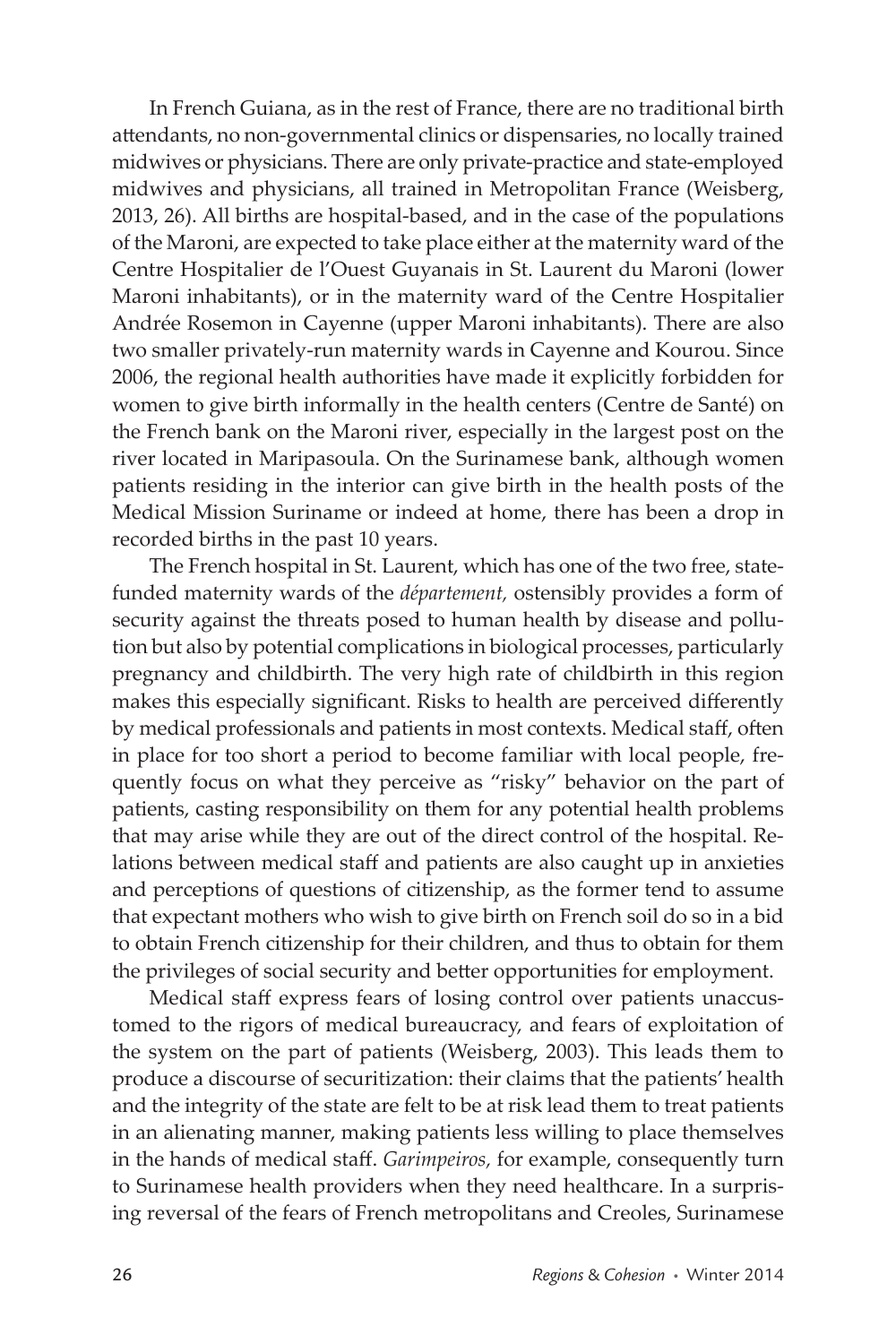health officials blame the French authorities for what they perceive as migration towards Suriname to access healthcare there.

## **State security vs. human security**

The role of the state in the provision of healthcare and the equivocations discussed above raise questions about the relationship between state interventions and human security. A more extreme, though less quotidian, example of state intervention in the Maroni region is that of the military operations that take place intermitently to remove unlawful mining operations. Many such operations have taken place in French Guiana since 2002, under a succession of codenames (such as Anaconda, Toucan, or Harpie) that reflect an escalating securitization discourse on the part of the departmental authorities. When French President Nicolas Sarkozy visited French Guiana in 2010, he declared that Operation Harpie should remain "permanent and perennial". Although controlling gold mining is primarily a mater for the police, the diferent administrative sectors, including the army, *gendarmerie,* police, customs, judiciary and several others, must coordinate to enforce a series of security objectives.<sup>7</sup> In the same document, a report for the French Senate, the authors also note that, because of the "porosity" of the borders and because they share the same problems, neighboring states (i.e., Brazil and Suriname) need to be involved (Rohan, Dupont, Berthou, & Antoinete, 2011).

While the nature and extent of this international cooperation are difficult to ascertain, a comparison of the French security operations of 2011 and 2012 can give an idea of their intensity, and the tone of the press reports suggests a public discourse of securitization beyond that of the state administration itself. While the government defense website headline reads "No end of year truce for Operation Harpie" (Ministère de la Défense, 2013), the newspaper *France Guyane* reports:

The numbers speak for themselves: 8.1kg of gold seized last year compared to 11.7 in 2011. Nobody can claim these are good results. The same for the seizures of mercury (76kg compared to 135kg in 2011), firearms, etc. ...

 The reality is that the press release presented to journalists yesterday morning at the Préfecture was pretty thin. ... The number of operations? Reduced. It went down from 4,483 in 2011 to 3,789 last year. "In 2012, there were fewer missions than in 2011. The hunt for Manoelzinho is the explanation," underlined the Prefect Denis Labbé. Colonel Didier Laumont added that these missions to fnd the killer of French soldiers had made it possible to "asphyxiate the sites. We blocked the entire phenomenon during the whole Manoelzinho period. But we abandoned the coastal strip (in personnel)." Why was the hold not maintained then?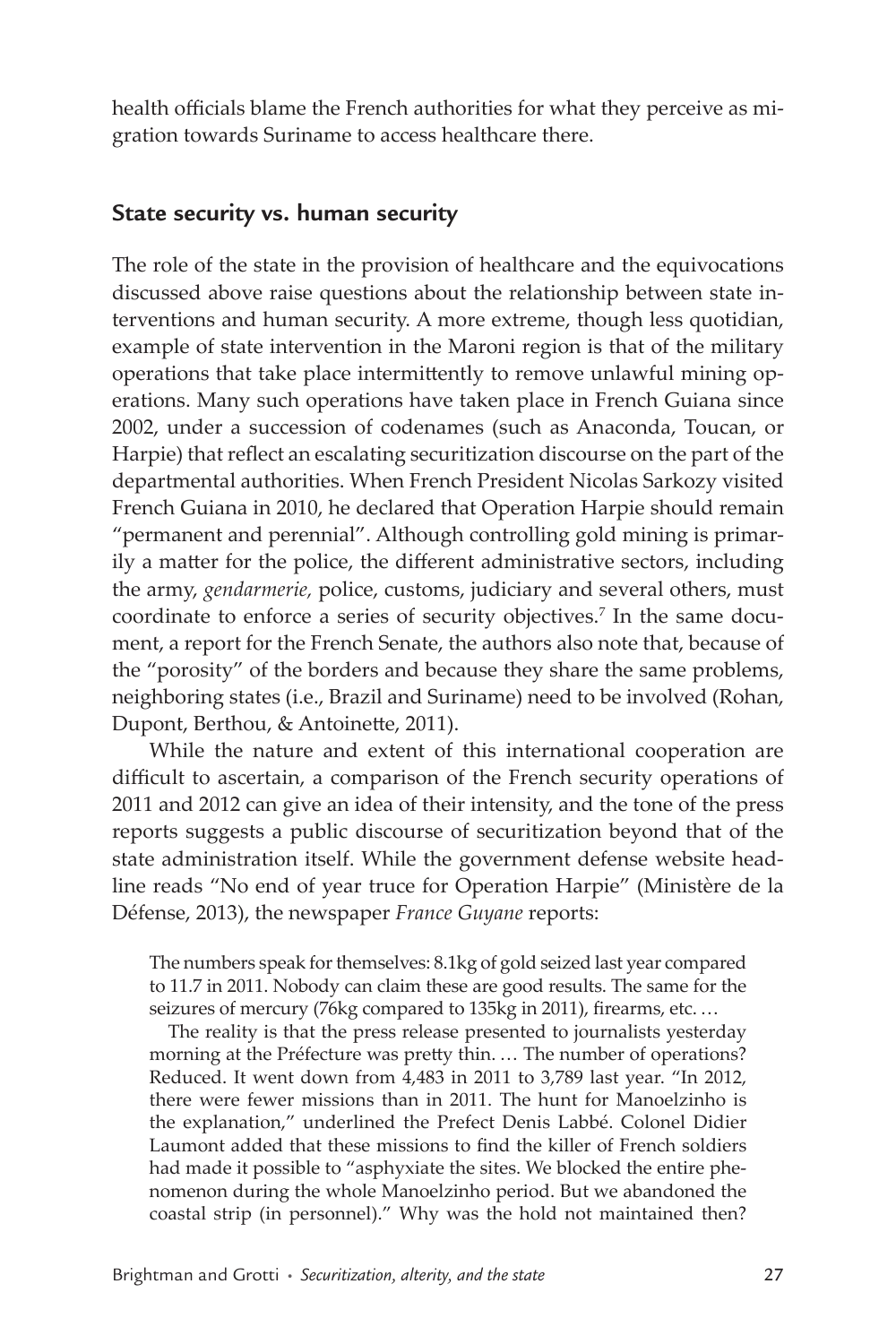"We couldn't maintain this pressure without risking seeing criminality increase on the coast." (Roselé, 2013, our translation)

The usual number of personnel involved in Operation Harpie is 350 to 400, and it seems that these carry out, on average, over ten operations a day. This report shows that, during the hunt for the *garimpeiro* Manoelzinho, who had killed French soldiers, the number of Harpie operations decreased slightly, as did the amount of gold seized, but according to this report, the increase in personnel, brought in from the coast, allowed a tight enough grip on the region for gold mining operations to be eliminated entirely.

No doubt the Operation Harpie and the hunt for Manoelzinho appear very diferently from the point of view of other actors. But in this light it is difficult to view the Maroni region, at least on the French bank, as a "state void," as Kruijt and Hoogbergen call it (2005). While their argument is avowedly based primarily on Surinamese data, recent events appear to suggest that its validity may be becoming limited even for the Surinamese side of the river. In August 2008, Suriname launched Operation Clean Sweep. "Eighty police men and military were launched into Benzdorp [the most important gold mining centre, populated mainly by Brazilians] with the goal to 'order the interior' by 'bringing an end to all illegal activities...such as weapons, drugs and gold digging" (Theije and Heemskerk, 2010, p. 361). An Aluku spokesman told the press that the Aluku gold miners were "shocked by the fact that local communities were not consulted about the operation beforehand" (Theije and Heemskerk, 2010, p. 361). Suriname thus seems to have begun to emulate the French approach to security in the Maroni basin, although the strategy here seems to be more one of intimidation rather than of atempting to make gold mining economically non-viable, as Anaconda was originally conceived to do. Moreover, there has been a simultaneous militarization of healthcare on the gold mining frontier in Suriname,<sup>8</sup> which has been highly effective in reducing malaria; one consequence of this, however, is that a "natural" deterrent to gold mining has been removed, and anecdotal evidence suggests that it is leading to a further infux of *garimpeiros.*

De Theije and Heemskerk describe how the French *gendarmerie* secured and destroyed a gold mining raft in 2007 on the Litani River, a tributary of the Maroni in the disputed boundary zone between French Guiana and Suriname. This raft was the property of the Wayana village of Kawemhakan. They contrast the perception of the incident in French Guiana, where it was "merely seen in the context of a regulatory policy," and in Suriname, where it was "perceived as the destruction of the traditional form of livelihood of innocent native peoples," as well as an illegal French action on what is considered Surinamese territory (2010, p. 353), although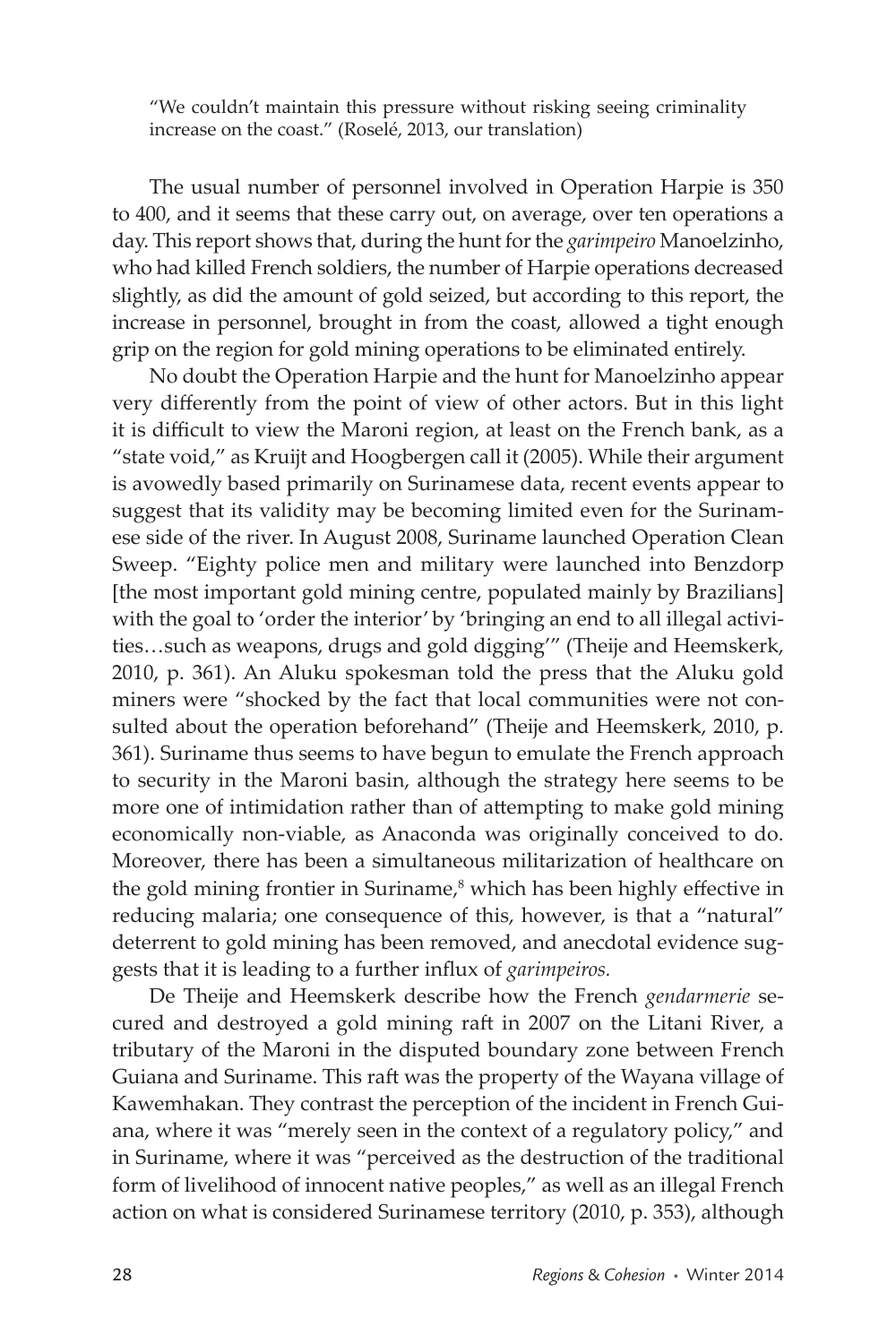they do not specify precisely which actors perceived things in this way. The authors rightly show that "indigenous and tribal peoples are not passively sufering from the gold rush," but are "active agents in steering gold mining developments in their homelands" (p. 354). In our own experience, the Trio and Wayana village of Tëpu on the upper Maroni had gone through at least two periods of acceptance and rejection of mining on its territory, as two successive headmen had allowed *garimpeiros* to work there, in return for payment, until they gave in to pressure from villagers to withdraw permission and expel the miners. Theie and Heemskerk identify a general shift in Wayana opinion, from a toleration of moderate mining activity on their territory in return for a share of the proft, to a rejection of mining as the gold rush intensifed and more and more *garimpeiros* invade Wayana land, and the environmental and social problems begin to increase. This may not represent a simple, general shift. As these authors note, "different Wayana have diferent interests" (p. 354), some being in favor of gold mining and others rejecting it. But it seems that these diferent interests follow a patern: in the case of Tëpu, the changes in atitude to gold mining hinged on the power relations between the chief and the people, as the payments were not evenly distributed and only a few Trio profted from the arrangement, whereas the presence of miners was associated with the introduction of strong alcohol, drugs, and violence, with which ordinary villagers grew increasingly dissatisfed.

# **Land rights and the discourse of global environmental security**

The practice of mining on the Surinamese banks of the Maroni is linked in numerous and complex ways to questions of land rights. In technical violation of the Surinamese Mining Law, many owners of mining concessions delegate their exploitation to small-scale miners for a fxed fee or monthly percentage of production (Theie & Heemskerk, 2010, p. 357). The national concession system conficts with the customary land rights of indigenous and tribal peoples, whose leaders claim the right to control and profit over mining on their territory. Despite the Mineral Ordinance of 1932 (Kambel & MacKay, 1999) and the Forestry Law of 1992 stipulating that customary rights of tribal communities should be taken into account, it provides no "measures for the protection of these rights," and does not "defne procedures for consultation, compensation and appeal" (Theije & Heemskerk, 2010, p. 357). In an overview of the legal framework in Suriname regarding the exploitation of natural resources, Kambel and MacKay conclude that there is no mechanism to incorporate indigenous and Maroon participation in decision making about resource exploita-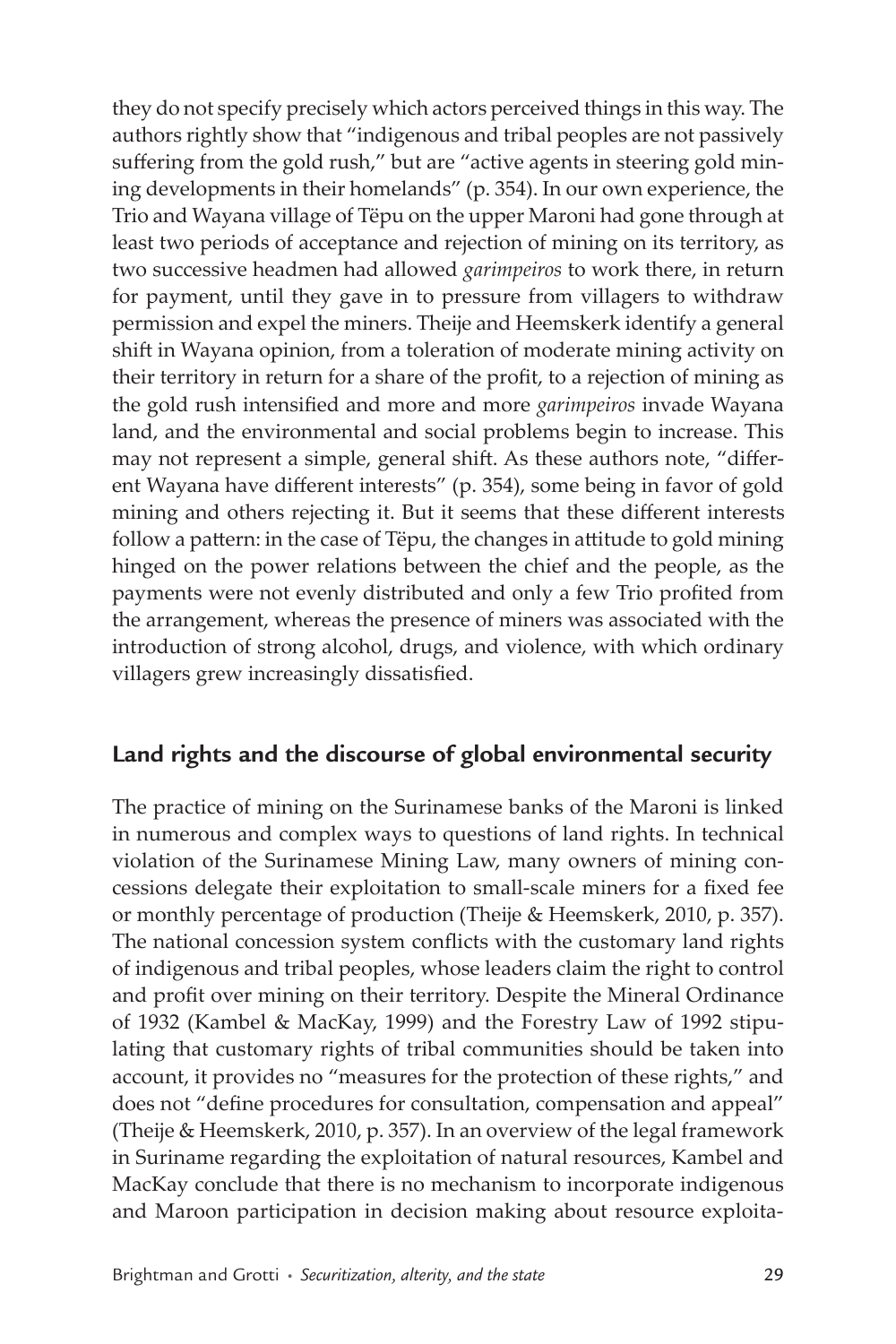tion, the country remains "without any form of environmental legislation, framework or otherwise," and there is inadequate protection in the forestry and mining laws (Kambel & MacKay, 1999, p. 116). Meanwhile, according to law, French territory is "indivisible," meaning that "tribal peoples cannot obtain rights to a part of the territories based on ethnicity" (Theie & Heemskerk, 2010, p. 357; *cf*. Martres and Larrieu, 1993), but in practice the state grants right of use to specific groups, although these are not officially based on ethnicity. In the Parc Amazonien de Guyane, created in 2007, which covers most of the southern part of French Guiana, there are precise rules designating areas for traditional use, including areas of right of use, as well as zones of *libre adhésion* (free adhesion) in which traditional activities such as hunting and collecting forest products are permited, representing 1.4 million hectares of the park's total area of 3.4 million hectares (Parc, 2013).

There are numerous factors affecting the acceptance or rejection of gold mining on Amerindian territory. Certain village leaders can efectively accept or reject mining on their territory because of the lower level of pressure from miners and the strength of their perceived capacity to enforce their rejection of them. But elsewhere, where mining is more intense, leadership is more strongly contested and villages are smaller, village leaders have greater difficulty in exercising control and demanding substantial rents or shares of proft, because the state does not promise to act to enforce customary land rights. And, in other cases, particularly in Ndjuka territory, the Surinamese government itself infringes customary land rights by granting concessions to small entrepreneurs and large mining corporations. In contrast to Maroons and Amerindians, *garimpeiros* have no basis for claiming land rights, but they compensate for this with a fexible atitude, and unlike some Maroons, they do not worry about what will happen when the gold runs out (Theije & Bal, 2010).

If concern over the destructive efects of gold mining provided part of the impetus for the creation of the Parc Amazonien de Guyane, similar concerns, combined with the threat to livelihoods posed by the state's granting of concessions to international corporations, led in recent years to the increasingly efective mobilization of Maroon peoples in defense of their customary rights. This began when some 6,000 Saramaka and Ndjuka were displaced from their land in from 1963 to 1964 to make way for a hydroelectric dam and reservoir in Brokopondo. As Kambel and MacKay write, "they were paid the equivalent of US3\$ in compensation and were not provided with secure land rights in their new areas" (1999, p. 105). Spurred by the state supported invasion of their lands by Chinese loggers in the 1990s, the Saramaka people fnally took the case to the Inter-American Court of Human Rights, which ruled in their favor: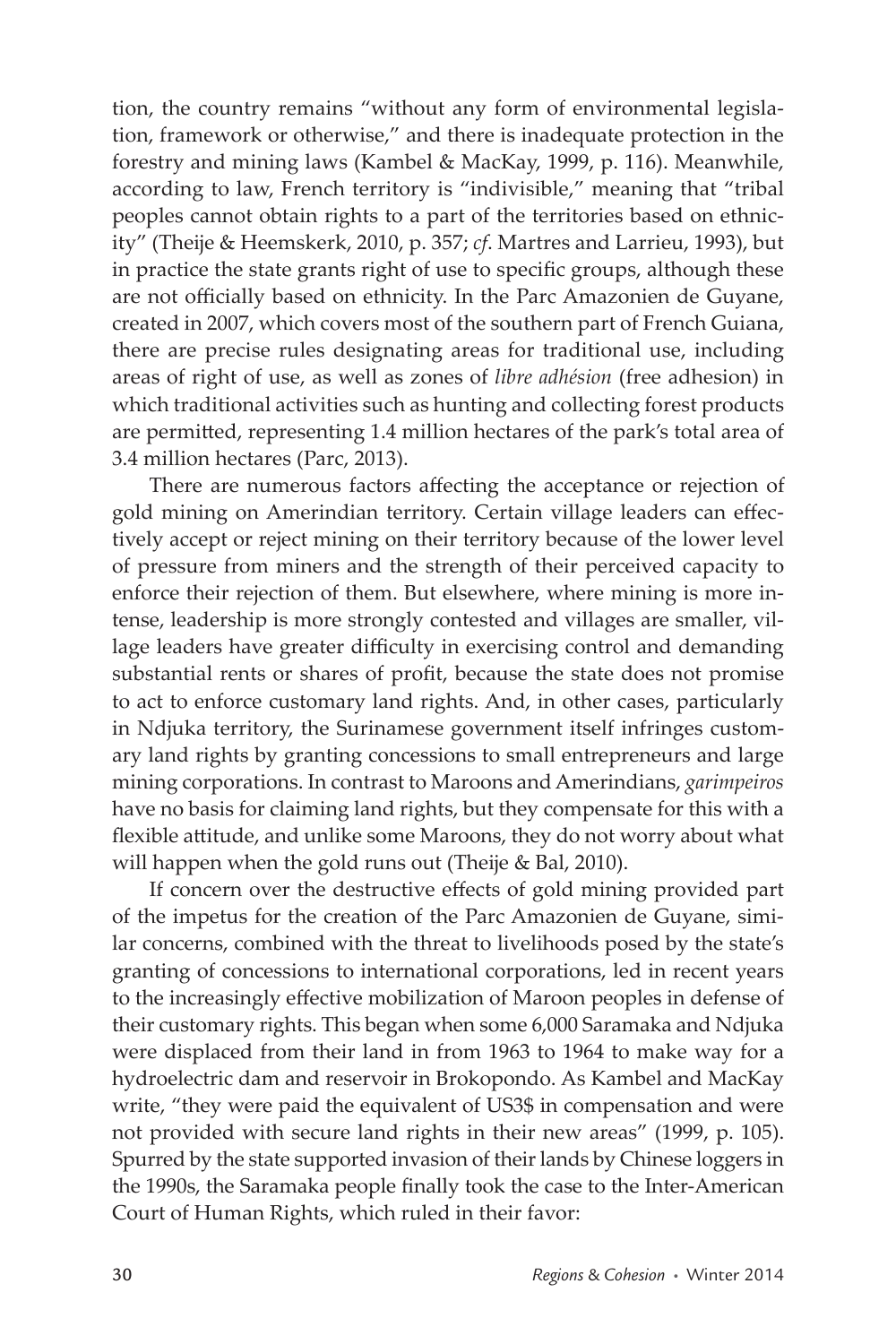[It ordered the] delimitation, demarcation, and granting of collective title over the territory of the Saramaka people; the granting to the Saramaka people legal recognition as having a collective juridical capacity [a legal personality]; removing or amending the legal provisions that impede protection of the Saramakas' collective property; adopting legislative, administrative, and other measures to ensure the right of the Saramaka people to be efectively consulted, and to give or withhold their free, informed, and prior consent with regard to development projects that may afect their territory. (Price, 2012)

Although Suriname has complied with none of the court orders, the ruling did lead the government to hold a conference on gold mining with the Maroons, in March 2011. On this occasion, the Maroon groups announced that they would tolerate no more concessions on their lands until the government recognized their land rights. This brought them into line with the Surinamese Amerindian organizations, and the government promised a conference with both indigenous and tribal peoples on land rights in June of the same year. At the same time, the government had decided to fall into step with the growing current in international development and conservation to merge these interests through a focus on "natural capital," and to seek development funding through REDD+, an emerging UN program of forest governance to fund forest conservation based on the economic value of emissions reductions (Brightman, 2014). Informed by the international indigenous peoples' movement, the indigenous and tribal organisations see REDD+ as a potential territorial threat through rent seeking: it may provide an incentive to outside parties to seek to purchase forests as their value as carbon sinks grows.

The land rights conference of 2011 was abruptly terminated by the Surinamese president, who seems to have been ofended by the forthright tone of the demands of the Amerindian representatives, and the political debate continues. The events so far highlight the divergent perspectives of the state and the forest peoples, but at the same time, the historic convergence of indigenous and tribal positions. Indeed, as the state atempts to close its grip upon the interior, most recently in the name of environmental security, the common ground between Amerindian and Maroon parties becomes more evident. In relation to both gold mining and forestry, land rights have become the focus of bids for collective security among the various parties involved.

# **Conclusion**

Rather than using the policy objectives of the "human security approach" as it is defned by the United Nations as an analytical framework, we have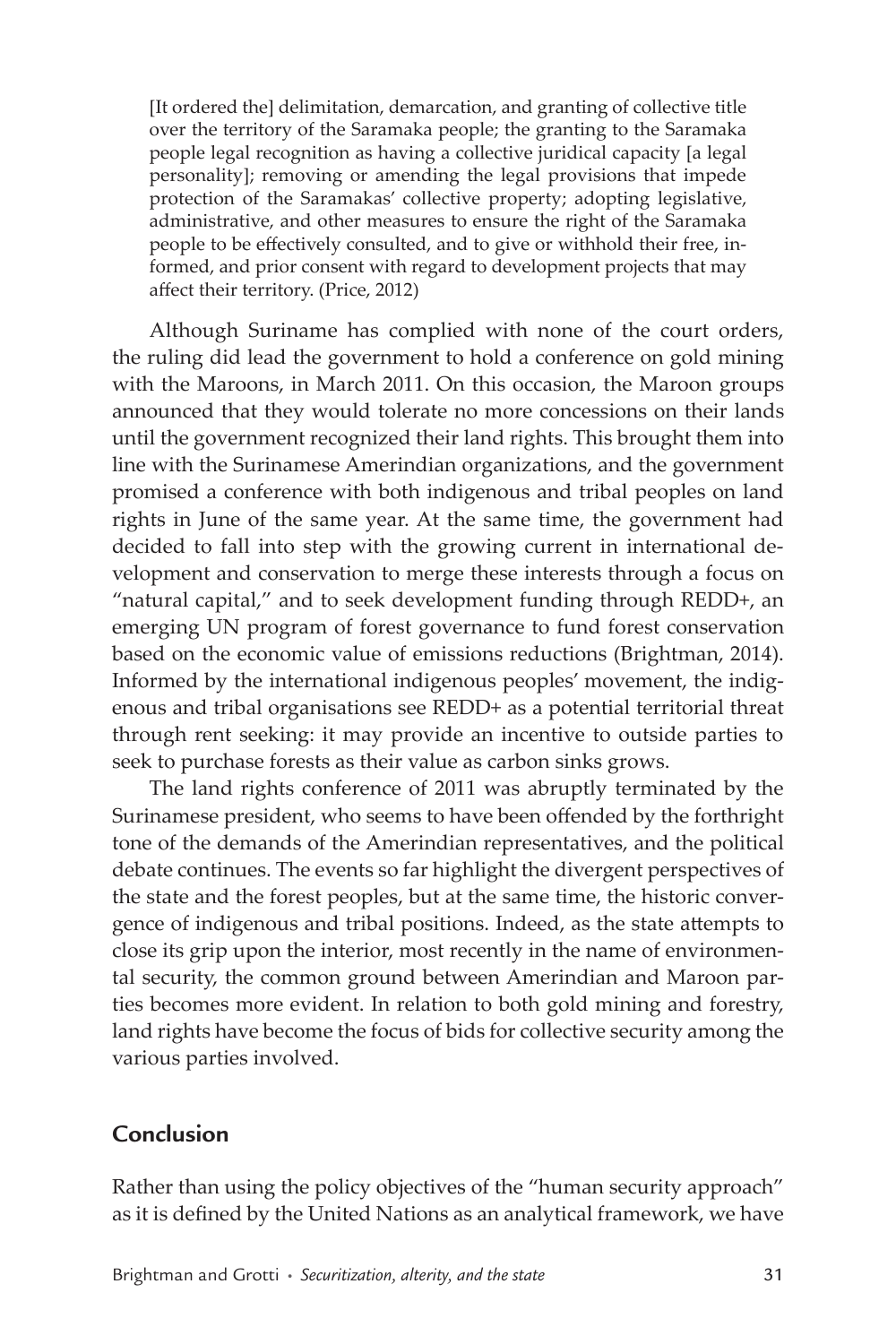explored how the idea of "security," without clear definition, is employed in discourses that articulate the relationships between individuals and institutions, and between diferent non-state collectivities or social categories. We have used the idea of "securitization" to highlight that both human security and state security are enlisted in discourses that serve particular sets of interests. The idea of human security is based on an idea of the free individual actor, which has a specifc history and emerges from liberal political theory. We do not contest its utility as a tool for promoting improved well-being, but we do suggest that its application may raise unforeseen problems unless one is aware of its limitations.

We have chosen to try to describe the relationships between diferent groups of actors, across multiple fault lines of diference (cultural, linguistic, economic, geographic), in a fragmented zone of multiple borders. This is important because it reveals how uncertainty about the future, fear, and perceptions of threat or danger, are colored by ontological diference and power relations, especially vexed in this postcolonial context on the peripheries of Europe and the Caribbean and Amazon regions. The universalist idea of security, whether applied to individual persons, small scale social groupings or the state, is necessarily and implicitly contested, very often by competing interests which can themselves be construed in terms of the 'security' of other actors. By comparing diferent perspectives, the difficulties of setting out a universal agenda for human security are made more visible.

For instance, the human security of citizens from the perspective of the state may compete with their human security in terms of locally salient ideas or experiences of well-being, and this is illustrated by our analysis of state interventions in the name of human health, territorial integrity and environmental security. Frictions between such perspectives may further contribute to the emergence of socialities of securitization, in which security discourses are enlisted to favor particular perspectives over others. A security approach carries its own threats and dangers. Security is difficult to measure; referring necessarily to uncertainty about the future, it is open to exploitation by the powerful, and it is for this reason that security discourses can be used to suspend the normal rules of conduct for states (Agamben, 2005; Schmit, 2007). Such suspensions of normal rules of conduct may take place on a national level to justify acts of war, but they may also take place on a micro level, to justify the control of populations (Feldman and Ticktin, 2010). An agenda for a human security approach must therefore be to explore the ways in which the perspectives, interests, and needs of diferent individual and collective actors difer and, if possible, to identify their points of convergence.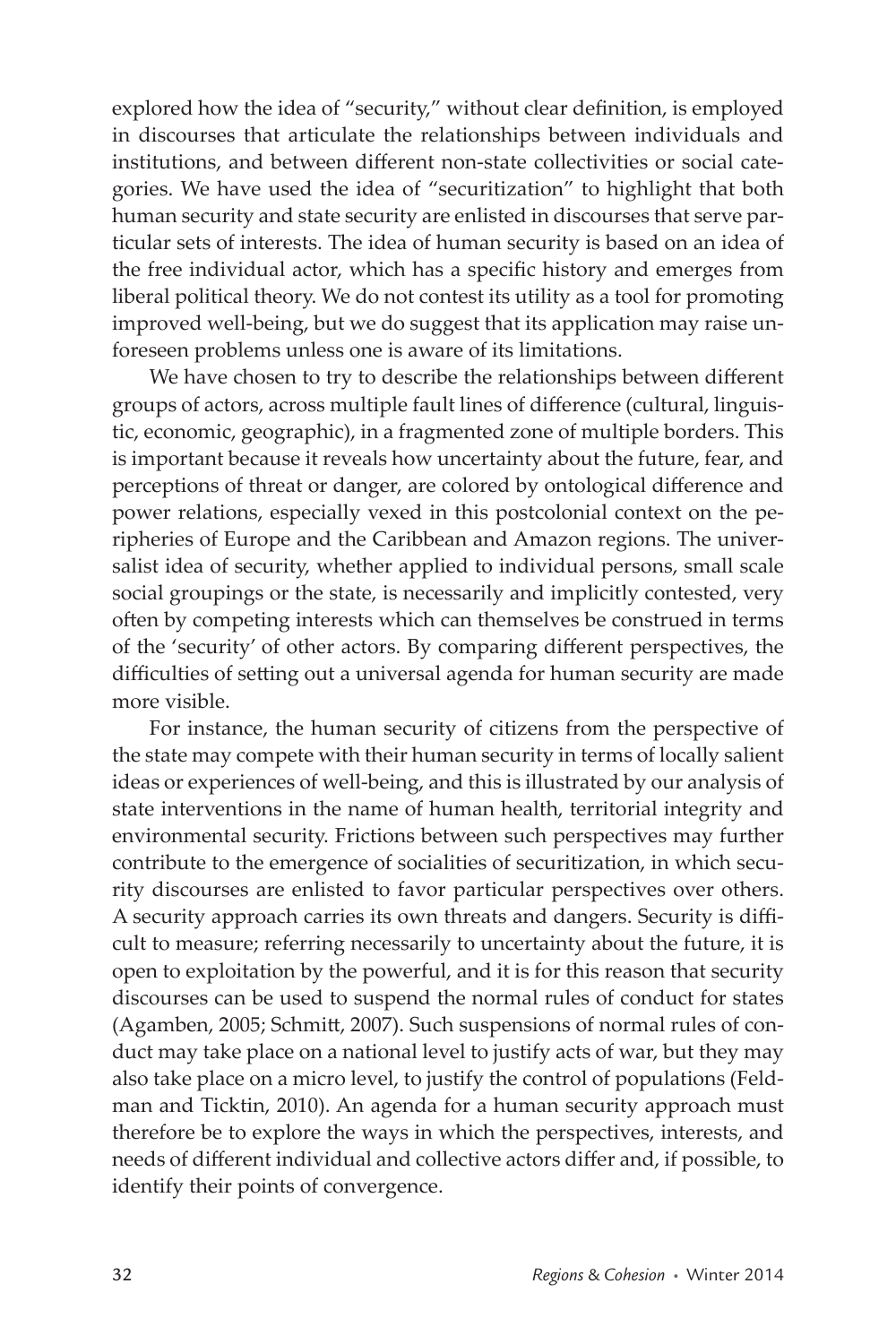#### **ACKNOWLEDGMENTS**

This article was frst presented at the Label conference "Human and environmental security in cross-border regions" at the University of Luxembourg in October 2013. We are grateful to the organizers, Harlan Koff and Carmen Maganda, to the conference participants, and to the anonymous reviewers for their comments and suggestions. The data presented in this paper was collected through feld research funded by the following bodies: the UK ESRC, the Gates Cambridge Trust, Trinity College Cambridge, the Smuts Memorial Fund, the British Academy, the FP7 Marie Curie Actions Programme, and the John Fell Fund. Research in Suriname and French Guiana would not have been possible without the hospitality and kindness of our indigenous and non-indigenous friends, hosts and interlocutors.

**VANESSA GROTTI** is Wellcome fellow at the Wellcome Unit for the History of Medicine, Oxford University and Research Fellow at Wolfson College. She completed her PhD in Social Anthropology at the University of Cambridge in 2007. She has held posts at the Laboratoire d'Anthropologie Sociale (Collège de France-EHESS), the London School of Hygiene, and Tropical Medicine and Oxford University. She has been working with Central Carib populations in Suriname, French Guiana, and Brazil for over a decade and has published on public health, medical anthropology, religion, kinship, and change.

**MARC BRIGHTMAN** is lecturer in social and environmental sustainability in the department of anthropology at University College, London. He completed his PhD at the University of Cambridge in 2007, and has held posts at the Musée du Quai Branly in Paris, Oxford Brookes University, the University of Oxford and the Graduate Institute in Geneva. His monograph, *The Imbalance of Power: Leadership, Masculinity and Wealth in the Amazon,* is due to be published by Berghahn.

#### **NOTES**

- 1. For further theoretical discussion of borderlands, see Green 2011, 2013; Wesley Scott 2012; Wilson & Donnan 2012.
- 2. This article is based on the analysis of qualitative data collected by the authors during several periods of feld research from 2003 onward; this included longterm (21 months) intensive feld research in Suriname and French Guiana in both remote rural and urban setings. Field sites included villages, health centres, hospitals, and governmental and non-governmental headquarters. Informants were indigenous peoples (Trio, Wayana, and Akuriyo), Maroons (Njuka and Saramaka), government ministers, governmental and non-governmental officials, health practitioners, and policy-makers. Methods used included participant and non-participant observation, semi-structured interviews, and archival research.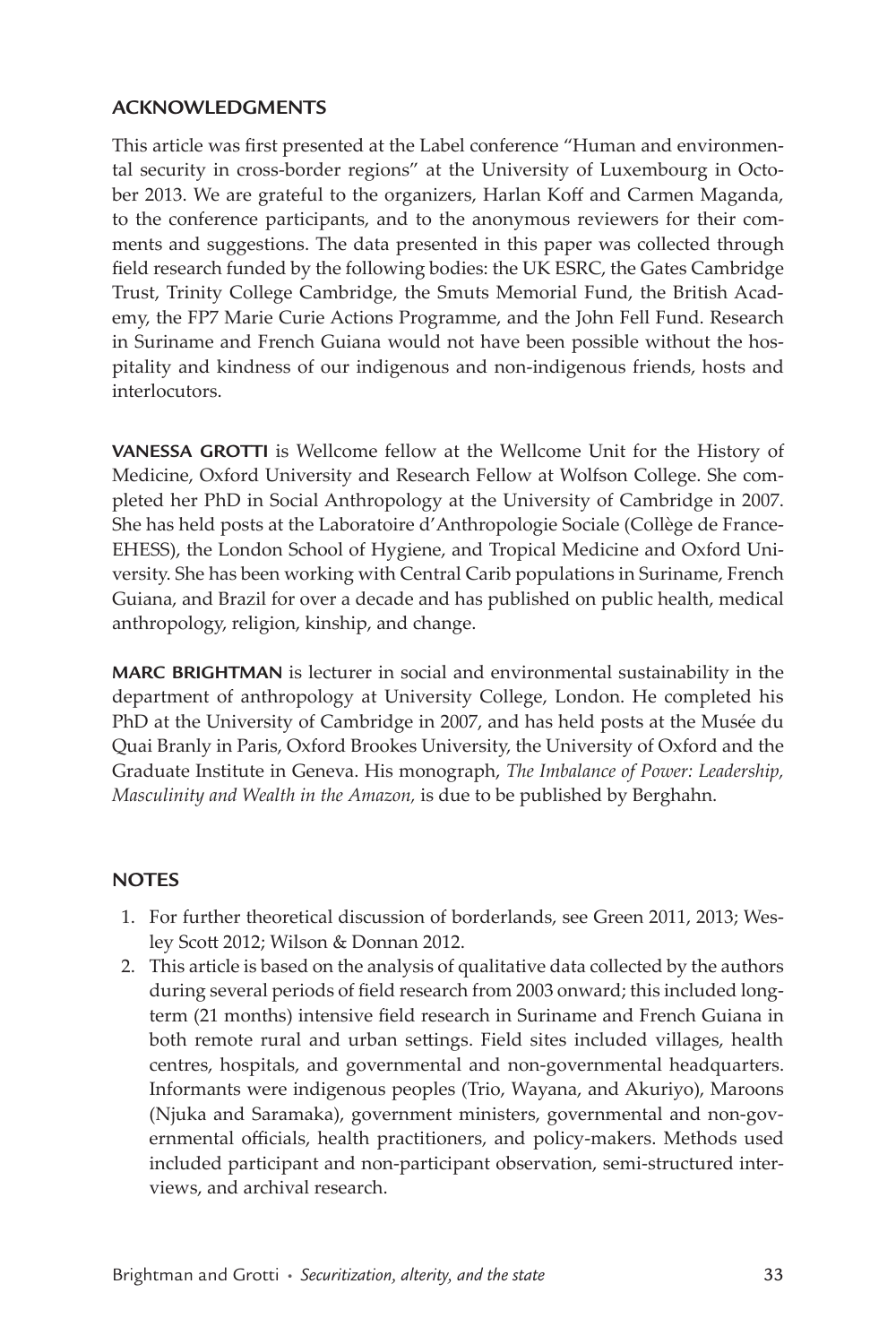- 3. For further information on these treaties, see for instance Collomb & Jolivet, 2008, and Kambel & MacKay, 1999.
- 4. For a detailed discussion of Amerindian-Maroon relationship, see Dupuy, 2008. For further discussion of histories of identity formation in the region, see Aleman and Whitehead, 2009.
- 5. Maroons refer to themselves collectively as *busikondesama* (the people of the big forest villages) or, now more commonly, *bosinenge* (from "bush negro") (Jolivet, 2007, p. 98). For detailed accounts of the formation of tribal societies who escaped enslavement and the plantations, see Jolivet, 2007, 2008; Price, 2011; Thoden van Velzen and Hoogbergen, 2011; van Wetering & Thoden van Velzen, 2013.
- 6. The rate of HIV infection in the Surinamese interior at the turn of the millenium has been estimated as high as 20% by Price in a critical review of demographic data on Maroon societies (2002, p. 83). Recent figures are difficult to obtain for the interior, but there is a dramatic contrast with the recent PAHO estimate, based on 2009 data, of 1.1% for the country as a whole (PAHO 2012).
- 7. The report produced for the French Senate's Commission of foreign afairs and defense lists these as follows: 1) to identify, paralyze and dismantle the logistical fow of supplies (to illegal gold mining operations); 2) To identify the individuals involved (traders/organisers, canoe pilots providing transport, people smugglers, 'lookouts', etc. …); 3) To indict the perpetrators of crimes and ofences; 4) To conduct foreigners in an irregular situation (ESI) to the border; 5) to destroy, following the authorisation of the Public Prosecutor, the material used for the extraction of gold or providing logistical supplies to the clandestine sites; 6) To restore the sites (Rohan et al., 2011).
- 8. It emerged from some of our interviews that the Surinamese army had taken responsibility for establishing malaria treatment centers near gold mining camps in the interior.

## **REFERENCES**

Agamben, G. (2005). *Homo sacer: Il potere sovrano e la nuda vita.* Turin: Einaudi.

- Aleman, S., & Whitehead, N. (Eds.). (2009). *Anthropologies of Guayana.* Tucson: Arizona University Press.
- Antonius-Smits, C., Altenberg, J., Binrleson, T. & Tait-Codrington, T. (1999). Gold and commercial sex: Exploring the link between small scale gold mining and commercial sex in the rainforest of Suriname. In K. Kempadoo (Ed.), *Sun, sex*  and gold: Tourism and sex work in the Caribbean (pp. 62–85). Landham: Rowman & Litlefeld.
- Boudoux d'Hautefeuille, M. (2012). *Entre marge et interface: recompositions territoriales à la frontière franco-brésilienne (Guyane/Amapá).* Unpublished doctoral dissertation, Université des Antilles et de la Guyane.
- Brightman, M. (2014). Audit sauvage: régimes de valeur de la terre et de la biodiversité en Amazonie. *Ethnographiques, 27,* - Biodiversité(S). Retrieved from htp://www.ethnographiques.org/2013/Brightman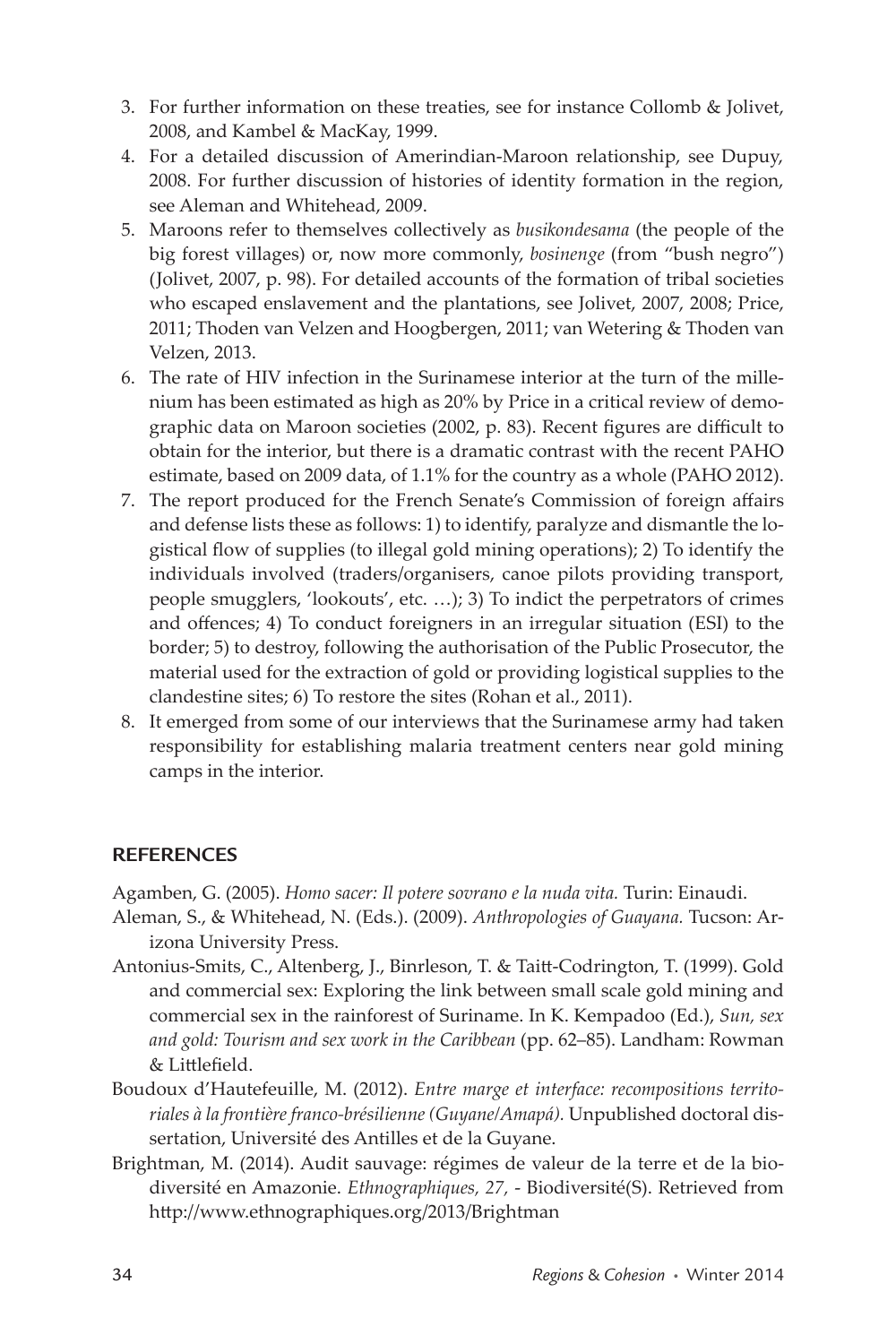- Carde, E. (2010). Quand le dominant vient d'ailleurs et l'étranger d'ici: l'accès aux soins en Guyane au prisme de la double-altérité. *Autrepart, 3*(55), 89–105.
- Carde, E. (2012). Immigration(s) et accès aux soins en Guyane. *Anthropologie et Santé, 5.* Retrieved from htp://anthropologiesante.revues.org/1003.
- Charlet, L., & Boudou, A. (2005). Cet or qui fle un mauvais mercure. In P. Menget, & J.-P. Razon (Eds.), *Guyane: le renouveau Amérindien.* Special issue of *Ethnies, 18*(31–2), 72–81.
- Collomb, G., & Jolivet, M.-J. (Eds.). (2008). *Histoires, identités et logiques ethniques: Amérindiens, créoles et noirs marrons en Guyane.* Paris: Éditions du comité des travaux historiques et scientifques.
- Descola, P. (2005). *Par-delà nature et culture.* Paris: Gallimard.
- Dupuy, F. (2008). Wayana et Aluku: Les jeux de l'altérité dans le Haut-Maroni. In G. Collomb, & M.-J. Jolivet (Eds.), *Histoires, identités et logiques ethniques: Amérindiens, créoles et noirs marrons en Guyane* (pp. 165–201)*.* Paris: Éditions du comité des travaux historiques et scientifques.
- Eriksen, T. H. (2010). Human security and social anthropology. In T. H. Eriksen, E. Bal, & O. Salemink (Eds.), *A world of insecurity: Anthropological perspectives on human security* (pp. 1–19). London: Pluto Press.
- Feldman, I., & Ticktin, M. (Eds.) (2010). *In the name of humanity: The government of threat and care.* Durham: Duke.
- Ferguson, B., & Whitehead, N. (Eds.) (2000). *War in the tribal zone: Expanding states and indigenous warfare.* Sante Fe: School of American Research Press.
- French, H. (1991, April 14). To Suriname refugees, truce means betrayal. *The New York Times.*
- Green, S. (2012). A sense of border. In T. Wilson & H. Donnan (Eds.). *A companion to border studies* (pp. 573–592). Oxford: Wiley-Blackwell.
- Green, S. (2013). Borders and the relocation of Europe. *Annual Review of Anthropology, 42,* 345–361.
- Grenier, G.-M. (2011). *Guyane-Amapá: Mieux structurer les territoires pour intensifer les échanges.* Cayenne: CEROM.
- Groti, V. (2013). The wealth of the body: Trade relations, objects, and personhood in northeastern Amazonia. *Journal of Latin American and Caribbean Anthropology, 18*(1), 14–30.
- Harris, C. A. (Ed.). (1928). *A relation of a voyage to Guiana by Robert Harcourt 1613: With Purcha's transcript of a report made at Harcourt's instance on the Marrawini district.* London: Hakluyt Society.
- Hemming, J. (1995). *Red gold: The conquest of the Brazilian Indians.* London: Papermac.
- Hulme, P., & Whitehead, N. (Eds.). (1992). *Wild majesty: Encounters with Caribs from Columbus to the present day. An Anthology.* Oxford: Clarendon Press.
- Jolivet, A., E. Cadot, E. Carde, S. Florence, S. Lesieur, J. Lebas, & P. Chauvin (2011). Migrations et soins en Guyane. *Agence Française pour le Développement, 105,* 1–118.
- Jolivet, A., Lebas, J. & Chauvin, P. (2010). Migration, health, and care in French Overseas Territories. *The Lancet, 376,* 1827–1828.
- Jolivet, M.-J. (2007). Approche anthropologique du multiculturalisme guyanais: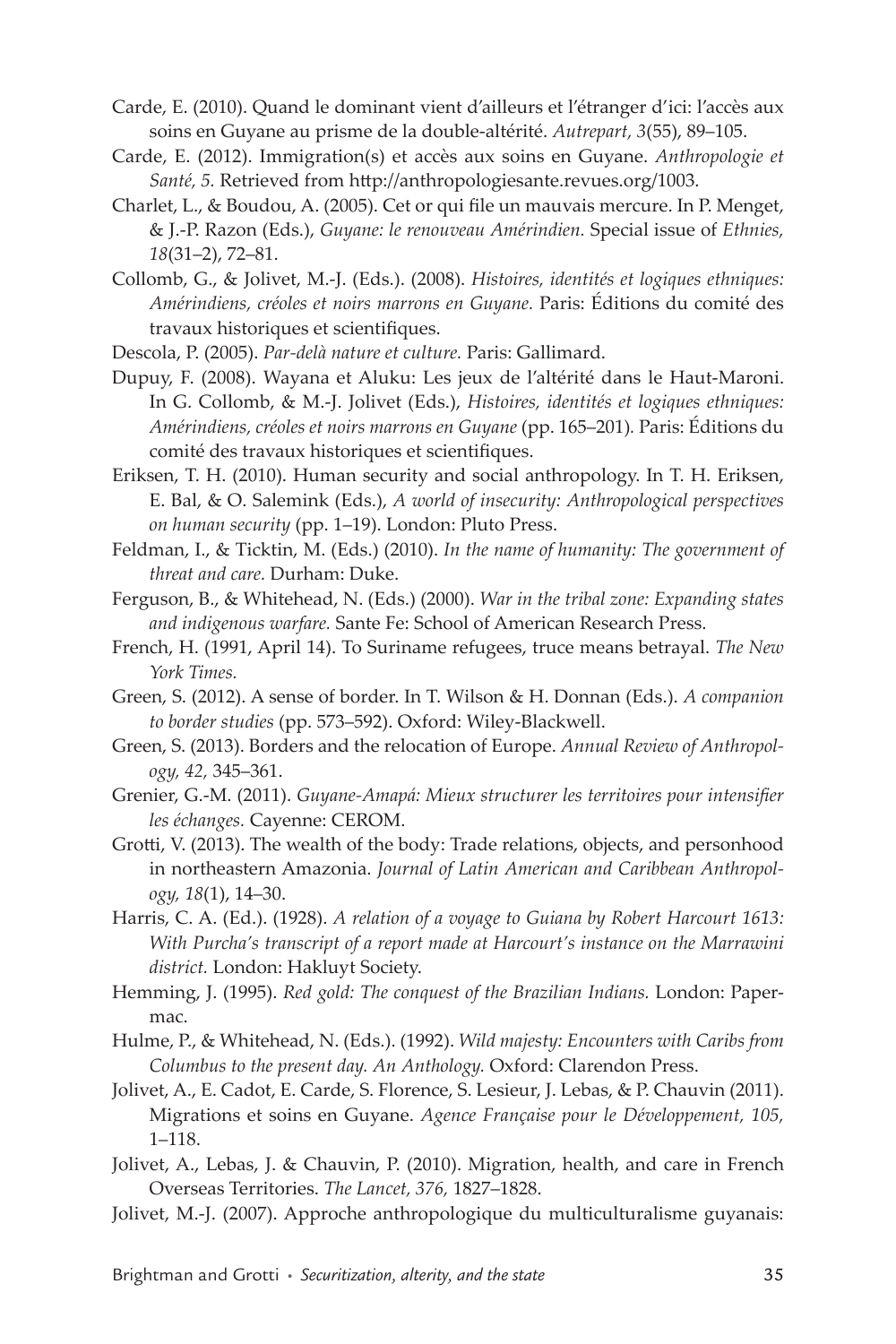Marrons et créoles dans l'Ouest. In I. Léglise (Ed.), *Pratiques et représentations linguistiques en Guyane: Regards croisés* (pp. 87–106). Paris: IRD Éditions.

- Jolivet, M.-J. (2008). Histoires du marronnage ou le difficile renoncement des Ndjuka. In G. Collomb, & M.-J. Jolivet (Eds.), *Histoires, identités et logiques ethniques: Amérindiens, Créoles et Noirs Marrons en Guyane* (pp. 77–106). Paris: Éditions du comité des travaux historiques et scientifques.
- Kambel, E.-R., & MacKay, F. (1999). *The rights of indigenous peoples and Maroons in Suriname.* Copenhagen: IWGIA.
- Kruit, D., & Hoogbergen, W. (2005). Peaceful relations in a stateless region: The post-war Maroni River borders in the Guianas. *Tidschrif voor Economische En Sociale Geografe 96*(*2*), 199–208.
- Martres, J.-P., & Larrieu, J. (1993). *Coutumes et droit en Guyane.* Paris: Economica.
- Ministère de la Défense. (2013). Guyane: pas de trêve de fin d'année pour l'opération Harpie. Retreived from htp://www.defense.gouv.fr/actualites/articles/ guyane-pas-de-treve-de-fn-d-annee-pour-l-operation-harpie
- PAHO (2012). *Suriname.* Retrieved from htp://www.paho.org/hq/index.php? option=com\_docman&task=doc\_view&gid=25194&Itemid=
- PAHO/WHO. (2012). *Health in the Americas: Regional overview and country profles.* Retrieved from htp://www.paho.org/saludenlasamericas/index.php? option=com\_content&view=article&id=9&Itemid=14&lang=en
- Parc. (2013). Qu'est-ce que le Parc amazonien de Guyane? Le plus grand parc national de France et de l'Union européenne. Retrieved from htp://www .parc-amazonien-guyane.fr/le-parc-amazonien-de-guyane/carte-identite/
- Pedersen, M.A. & Holbraad, M. (2013). Introduction: Times of security. In M. Holbraad, & M.A. Pedersen (Eds.), *Times of security: Ethnographies of fear, protest, and the future* (pp. 1–27). London: Routledge.
- Pina-Cabral, J. de. (1999). Trafc humain à Macao: les compatibilités équivoques de la communication interculturelle. *Ethnologie Française, 29*(2), 225–236.
- Prat, M.-L. (1991). Arts of the contact zone. *Profession,* 91, 33–40.
- Price, R. (2002). Maroons in Suriname and Guyane: How many and where. *Nieuwe West-Indische Gids 76*(1/2), 81–88.
- Price, R. (2011). *Rainforest warriors: Human rights on trial.* Philadelphia: University of Pennsylvania Press.
- Price, R. (2012). Saramaka people v Suriname: A human rights victory and its messy afermath. *Cultural Survival.* Retrieved from htp://www.culturalsurvival.org/ news/saramaka-people-v-suriname-human-rights-victory-and-its-messy-af termath#sthash.CNWinL6S.dpuf
- Rohan, J. de, Dupont B., Berthou J., & Antoinete, J.-E. (2011). *La Guyane: une approche globale de la sécurité.* Rapport d'information n° 271 (2010–2011), fait au nom de la Commission des Afaires Étrangères et de la Défense, déposé le 1er février 2011.
- Roselé, S. (2013). Harpie: Huit kilos d'or saisis et des opérations en baisse. *France-Guyane,* 2013 février 2013. Retrieved from htp://www.franceguyane.fr/regions/ guyane/harpie-huit-kilos-d-or-saisis-et-des-operations-en-baisse-153996.php
- Sahlins, M. (1979). L'apothéose du capitaine Cook. In M. Izard & P. Smith (Eds.), *La fonction symbolique.* Paris: Gallimard.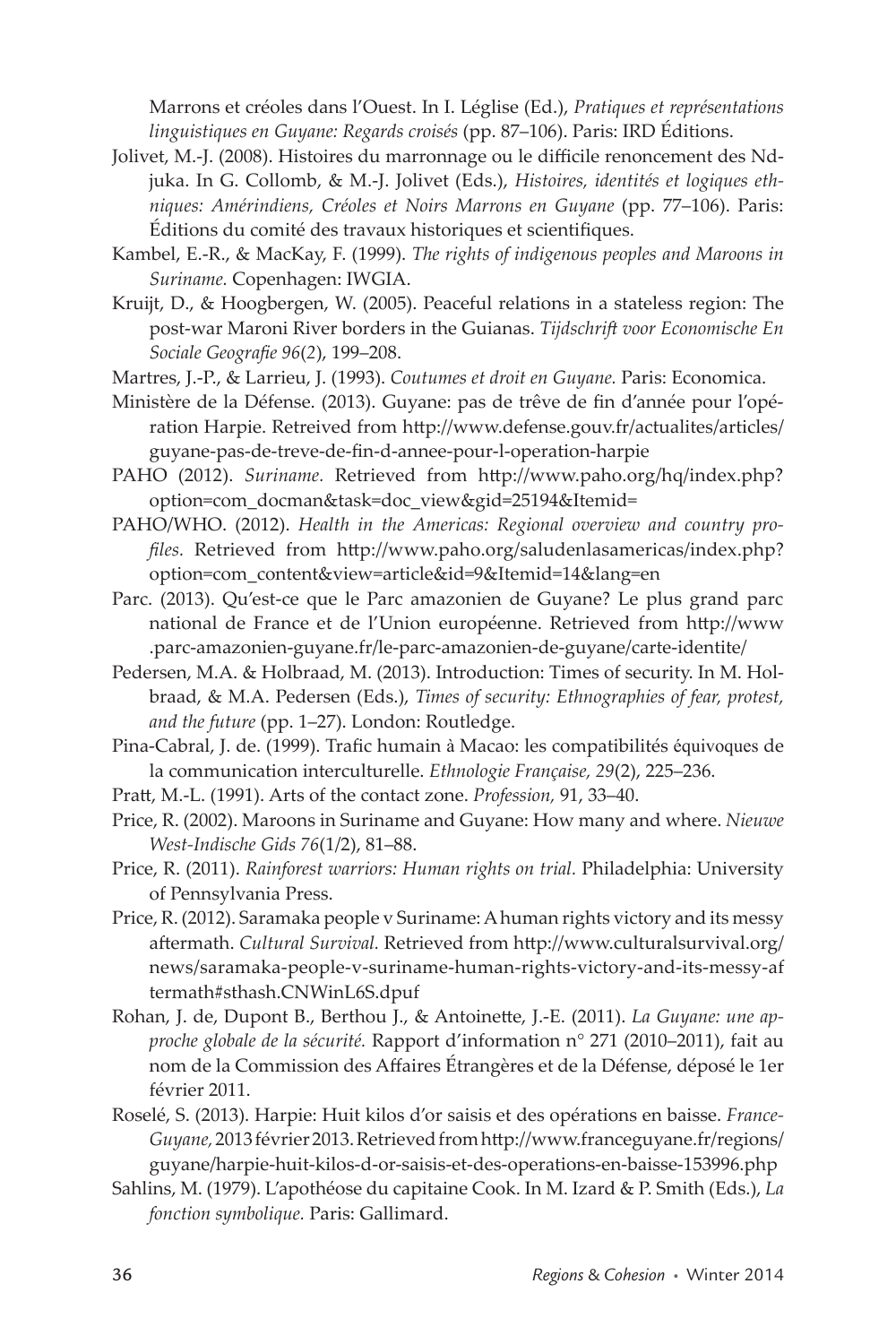- Schmit, C. (2007). *Political theology: Four chapters on the concept of sovereignty.* Chicago: University of Chicago Press.
- Simonian, L.T.L., & Da Silva Ferreira, R. (2006). Brazilian migrant workers in French Guiana. In R. Gowricharn (Ed.), *Caribbean transnationalism: Migration, socialization, and social cohesion* (pp. 99–116)*.* Lanham: Lexington Books.
- Theije, M. de. (2006). Transnationalism in Suriname: Brazilian migrants in Paramaribo. In R. Gowricharn (Ed.), *Caribbean transnationalism: Migration, socialization, and social cohesion* (pp. 117–136)*.* Lanham: Lexington Books.
- Theie, M. de, & Bal, E. (2010). Flexible migrants: Brazilian gold miners and their quest for human security in Surinam. In T. H. Eriksen, E. Bal, & O. Salemink (Eds.), *A world of insecurity: Anthropological perspectives on human security* (pp. 66–85). London: Pluto Press.
- Theije, M. de, & Heemskerk, M. (2010). Transforming land tenure systems in the quest for gold: Aluku, Wayana, and the state in the Suriname French Guiana border region. In E. Barone-Visigalli, A. Roosevelt, & G. Police (Eds.), Amaz'hommes: Sciences de l'homme et sciences de la nature en Amazonie (pp. 353– 365). Cayenne: Ibis Rouge.
- Thoden van Velzen, H., & Hoogbergen, W. (2011). *Een zwarte vristaat in Suriname. De Okaanse samenleving in de 18e eeuw.* Leiden: KITLV.
- UNHCHR. (2010). Commitee on the elimination of racial discrimination. France: Concluding observations. Geneva: Office of the United Nations High Commissioner for Human Rights, 77th session, 2010, report CERD/C/FRA/CO/17-19.
- UNOCHA. (n.d.). Human security approach. United Nations Office for the Coordination of Humanitarian Afairs/ United Nations Trust Fund for Human Security. Retrieved from htp://www.unocha.org/humansecurity/ human-security-unit/human-security-approach
- van Wetering, W., & Thoden van Velzen, H. (2013). *Een zwarte vristaat in Suriname. De Okaanse samenleving in de 19e en 20e eeuw.* Leiden: E.J. Brill.
- Weisberg, C. (2013). *"The children are our wealth": Maternity and national identity in French Guiana.* Unpublished bachelor's dissertation, Princeton University.
- Wesley Scott, J. (2012). European politics of borders, border symbolism and cross-border cooperation. In T. Wilson & H. Donnan (Eds.). *A companion to border studies* (pp. 83–99). Oxford: Wiley-Blackwell.
- Williamson, J. (1923)*. English colonies in Guiana and on the Amazon 1604–1668.* Oxford: Clarendon Press.
- Wilson, T., & Donnan, H. (2012). Borders and border studies. In T. Wilson & H. Donnan (Eds.), *A companion to border studies* (pp. 1–26). Oxford: Wiley-Blackwell.

#### . . . . . . . . . .

#### **Sécurisation, altérité et l'Etat: (in) sécurité humaine dans une zone frontalière amazonienne**

Marc Brightman et Vanessa Grotti

Résumé : En se concentrant sur la région entourant le fleuve Maroni, qui forme la frontière entre le Suriname et la Guyane française, nous exami